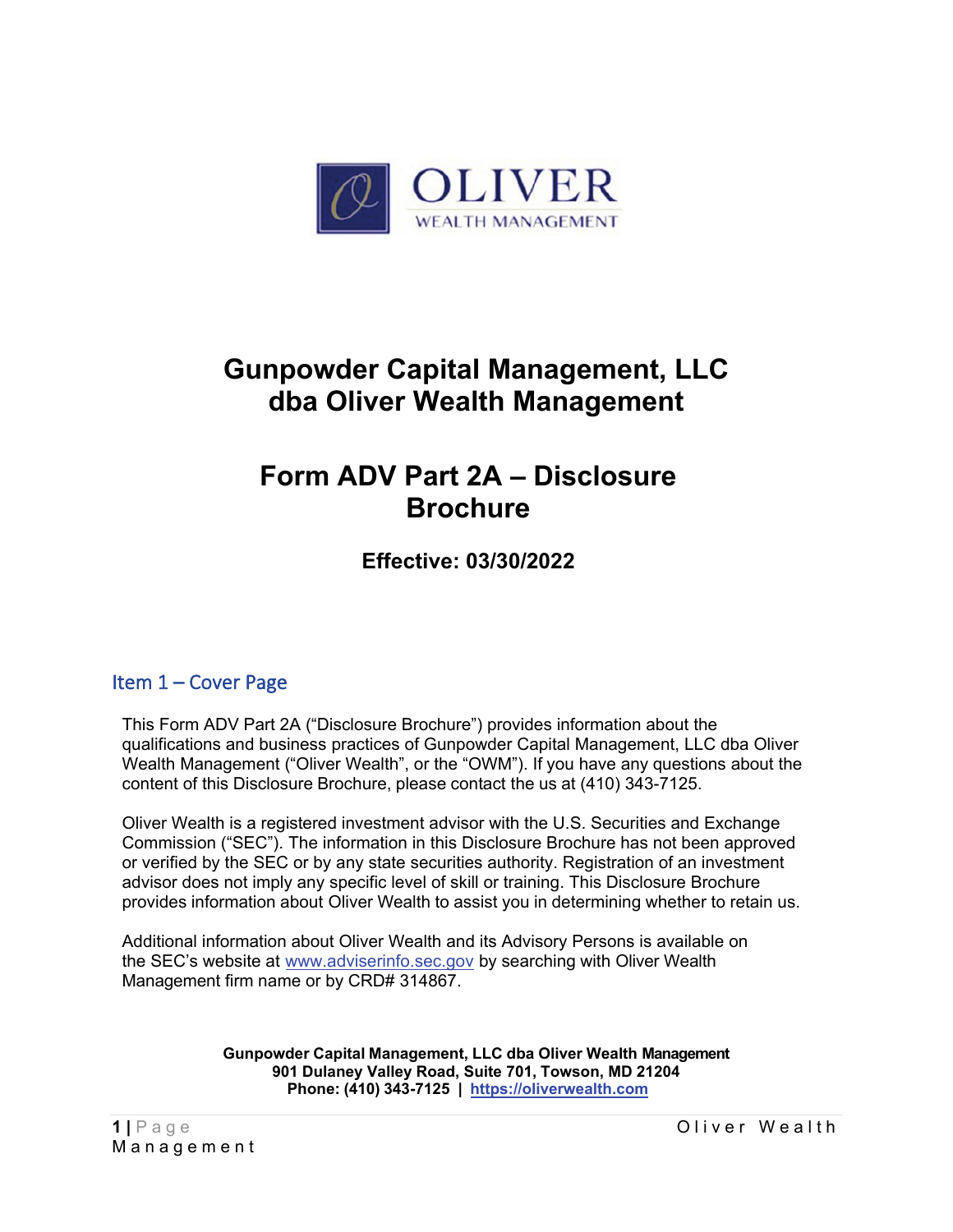# <span id="page-1-0"></span>Item 2 – Material Changes

This Brochure dated March 30, 2022, represents the annual amendment to Oliver Wealth's Form ADV Part 2A and replaces the previous version of our Disclosure Brochure dated October 21, 2021.

Below is a summary of material changes that have been made to the Disclosure Brochure since the last version was published. Please be aware that other non-material changes have also been included in this amendment which are not listed in Item 2. Please let us know if you have any questions about these material changes or about other items in this Disclosure Brochure.

*Item 4 – [Advisory Services](#page-4-0)* was updated to include:

- The addition of a new service which provides Clients the ability to have certain held away accounts managed by OWM.
- Disclose that we provide investment advice to clients regarding retirement plan and individual retirement accounts, along with the fiduciary responsibilities we are subject to under the various laws that govern them.
- *Item 5 – [Fees and Compensation](#page-7-0)* was amended to:
	- Reflect a change in the fee range for Oliver Wealth's advisory services.
	- Added information about how we address our fiduciary duty with respect to employee benefit plans subject to ERISA and individual retirement accounts.
- *Item 8 – [Methods of Analysis, Investment Strategies and Risk of Loss](#page-10-0)* was updated to add additional investment and product related risks associated with Oliver Wealth's advisory services.
- *Item 10 – [Other Financial Industry Activities and Affiliations](#page-15-0)* was updated to disclose:
	- Some of the OWM's advisory representative are licensed insurance agents.
	- OWM may refer clients to other third-party asset management firms through a business relationship with our firm.
- *Item 12 – [Brokerage Practices](#page-17-0) and Item 14 – [Client Referrals and Other](#page-20-0) Compensation* was updated to include Charles Schwab as a custodian recommended to our Clients.
- *Item 13 – [Review of Accounts](#page-19-0)* was updated to reflect that Oliver Wealth's advisory Representatives are responsible for the regular and continuous monitoring of a Client's account.
- *Item 14 – [Client Referrals and Other Compensation](#page-20-0)* was updated to disclose a solicitation arrangement between Oliver Wealth and IndyFin, LLC.
- *[Item 15 –](#page-21-0) Custody* was updated to add a new service used to help OWM manage held away accounts for clients without maintaining custody.

From time to time, we may amend this Disclosure Brochure to reflect changes in business practices,changes in regulations or routine annual updates as required by the securities regulators. A Summary of Material Changes will be provided to you within 120 days of the close of our fiscal year and in the interim if certain material change[s] occurs.

At any time, you may view the current Disclosure Brochure on-line at the SEC's Investment Adviser Public Disclosure website at [www.adviserinfo.sec.gov](http://www.adviserinfo.sec.gov/) by searching with our firm name (Oliver Wealth Management) or CRD# 314867. You may also request a copy of this Disclosure Brochure at any time by contacting us at (410) 343-7125.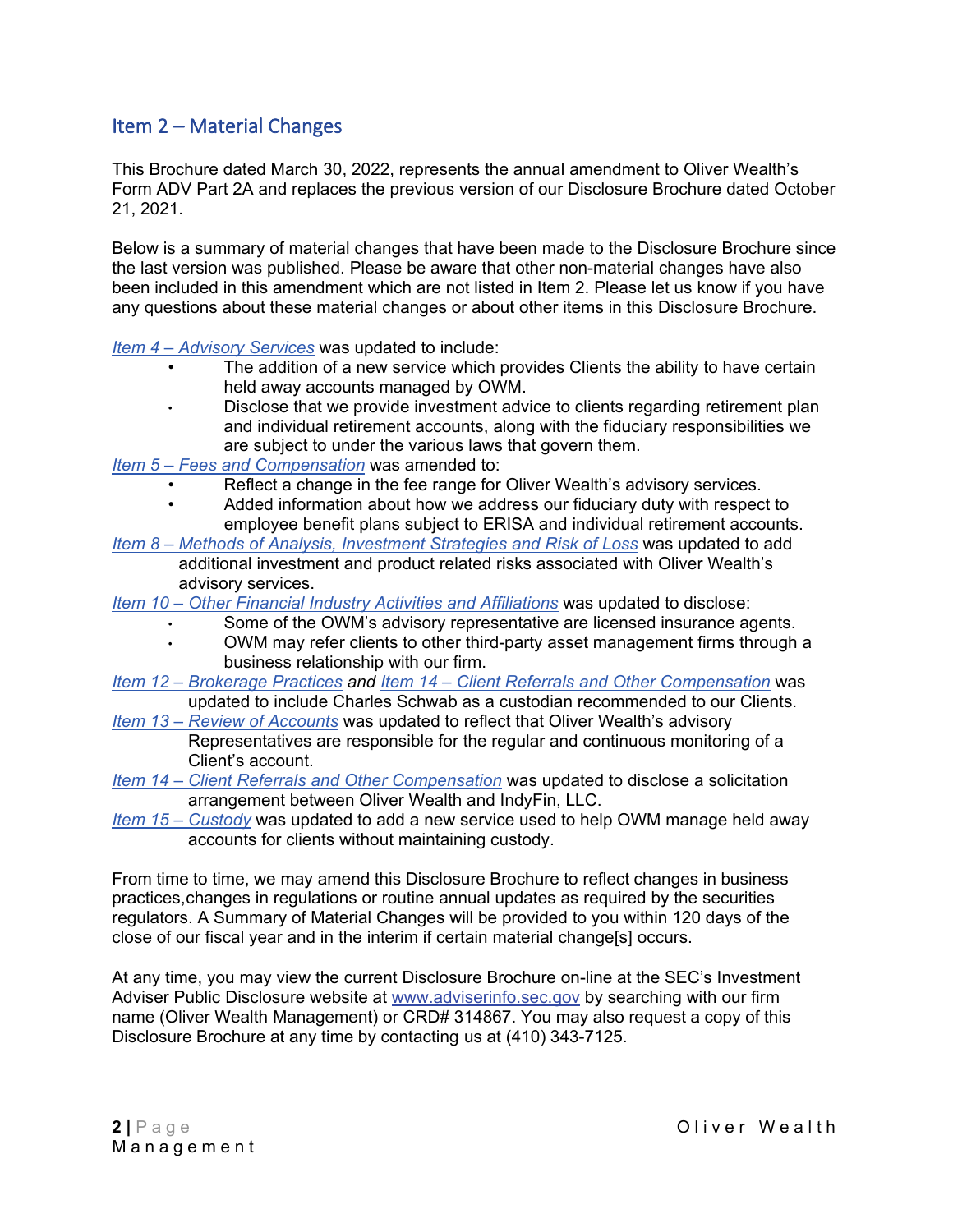# <span id="page-2-0"></span>Item 3 - Table of Contents

| A.       |                                                                                         |  |  |
|----------|-----------------------------------------------------------------------------------------|--|--|
| В.       |                                                                                         |  |  |
| C.       |                                                                                         |  |  |
| D.       |                                                                                         |  |  |
| Е.       |                                                                                         |  |  |
| F.       |                                                                                         |  |  |
|          |                                                                                         |  |  |
| А.       |                                                                                         |  |  |
| В.       |                                                                                         |  |  |
| C.       |                                                                                         |  |  |
| D.       |                                                                                         |  |  |
| Е.       |                                                                                         |  |  |
| F.       |                                                                                         |  |  |
|          |                                                                                         |  |  |
|          |                                                                                         |  |  |
|          | Item 8 - Methods of Analysis, Investment Strategies and Risk of Loss11                  |  |  |
| Α.       |                                                                                         |  |  |
| В.       |                                                                                         |  |  |
| i.       |                                                                                         |  |  |
| ij.      |                                                                                         |  |  |
|          |                                                                                         |  |  |
|          |                                                                                         |  |  |
| Trading. | Item 11 - Code of Ethics, Participation or Interest in Client Transactions and Personal |  |  |
| Α.       |                                                                                         |  |  |
| В.       |                                                                                         |  |  |
| C.       |                                                                                         |  |  |
| D.       |                                                                                         |  |  |
|          |                                                                                         |  |  |
| Α.       |                                                                                         |  |  |
| В.       |                                                                                         |  |  |

Oliver Wealth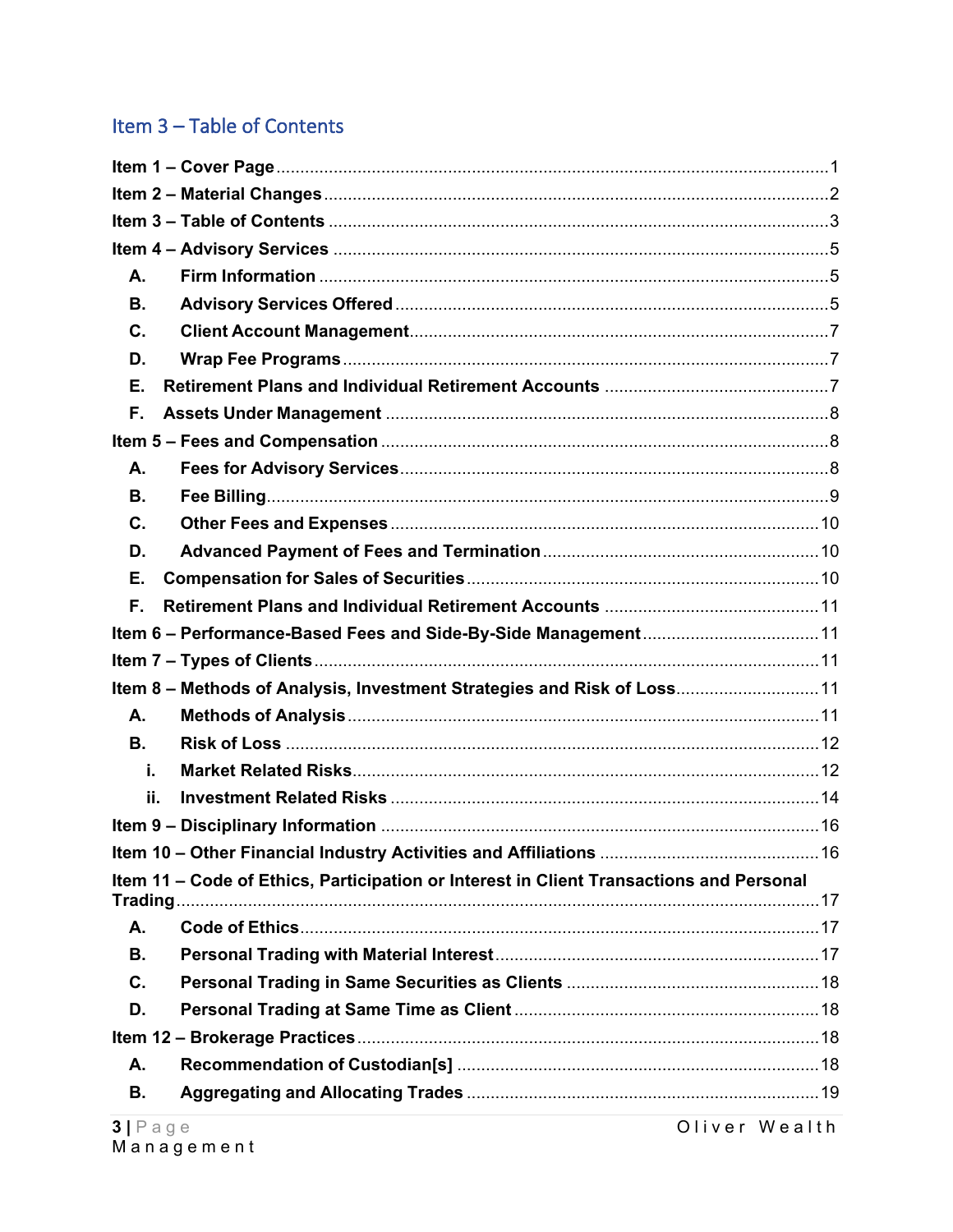| <b>A.</b> |  |  |
|-----------|--|--|
| <b>B.</b> |  |  |
| C.        |  |  |
|           |  |  |
| А.        |  |  |
|           |  |  |
|           |  |  |
|           |  |  |
|           |  |  |
|           |  |  |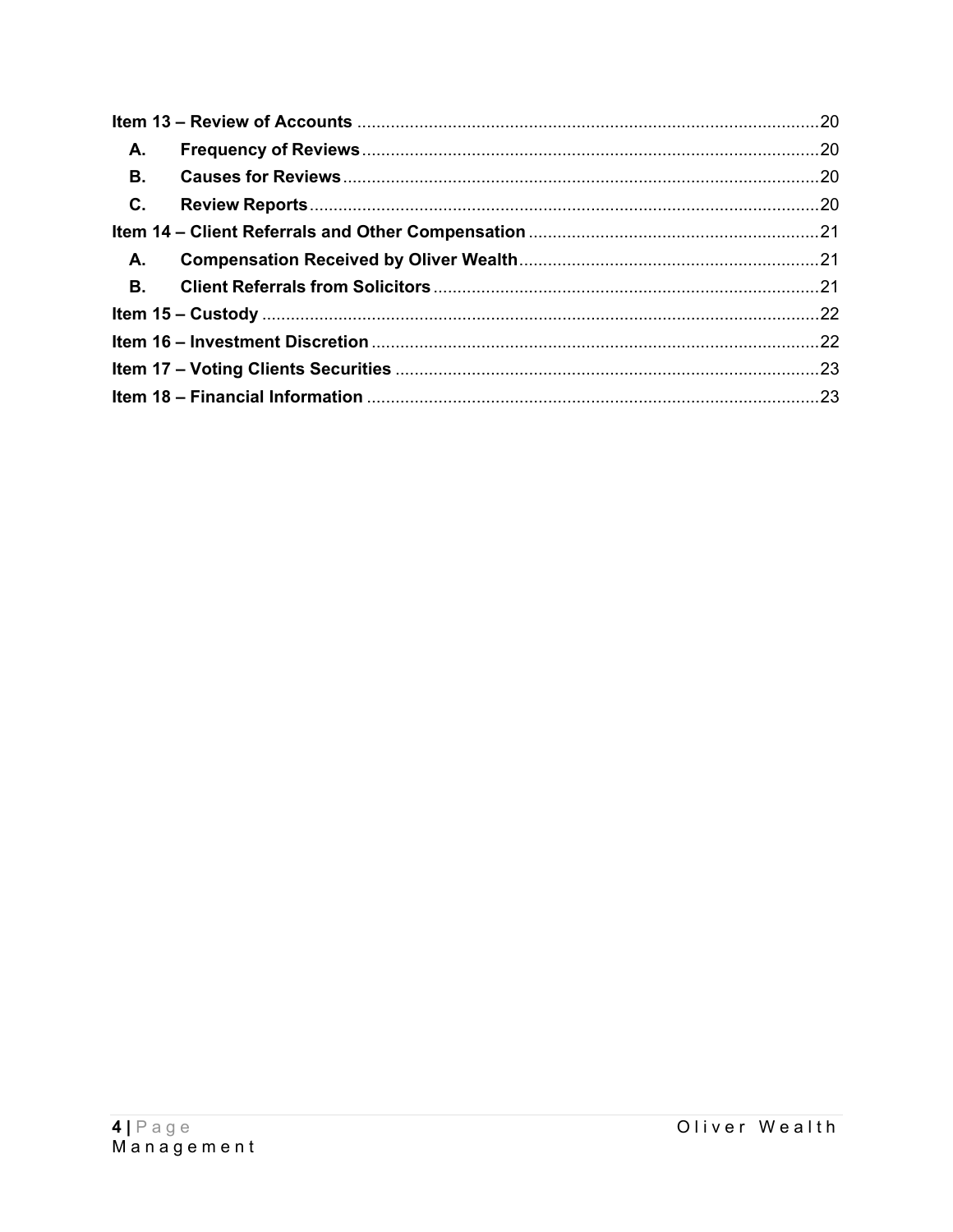# <span id="page-4-1"></span><span id="page-4-0"></span>Item 4 – Advisory Services

### A. Firm Information

Gunpowder Capital Management, LLC dba Oliver Wealth Management ("Oliver Wealth" or "OWM") is a registered investment advisor with the U.S. Securities and Exchange Commission ("SEC"). Oliver Wealth was organized as a Limited Liability Company ("LLC") under the laws of the State of Maryland in February 1996 and became a registered investment advisor in June 2021. Oliver Wealth is owned and operated by Brandon C. Oliver (Founder and Managing Partner). This Disclosure Brochure provides information regarding the qualifications, business practices, and the advisory services provided by Oliver Wealth.

### <span id="page-4-2"></span>B. Advisory Services Offered

#### Managed Account Program

Oliver Wealth offers wealth management services which includes investment management, financial planning and/or other advisory services to individuals, high net worth individuals, corporations, trusts, and estates (each referred to as a "Client").

As a registered investment adviser, Oliver Wealth has a fiduciary duty to each of our Clients. As a fiduciary,we have a duty of care and loyalty and must conduct business with fairness and in good faith with each Client and seek to mitigate or eliminate any potential conflicts of interest. Oliver Wealth's fiduciary commitment is further described in the OWM's Code of Ethics. For more information about our Code of Ethics, please see *[Item 11 –](#page-16-0) Code [of Ethics, Participation or Interest in](#page-16-0) Client Transactions and Personal Trading*.

Oliver Wealth provides customized investment advisory solutions for its Clients. This is achieved through continuous personal Client contact and interaction while providing discretionary investment management and related advisory services. Oliver Wealth works closely with each Client to identify their investment goals and objectives along with their risk tolerance and financial situation in order to select a suitable portfolio strategy. Oliver Wealth will then construct an investment portfolio, in which we can utilize exchange-traded funds ("ETFs"), open-end mutual funds, individual stocks, individual bonds, closed-end mutual funds, alternative investments or combination thereof. We can also utilize covered options, limited partnerships, and/or other types in investments, as appropriate, to meet the needs of the Client. We can also retain certain types of legacy investments owned by a Client based on portfolio fit and/or tax considerations.

Oliver Wealth's investment strategies are primarily long-term focused, but we may buy, sell, or re-allocate positions that have been held for less than one year due to circumstances such as a change in the Clients goals and objectives or a change in market conditions. Oliver Wealth will construct, implement, and monitor the portfolio to ensure it meets the goals, objectives, circumstances, and risk tolerance agreed to with the Client. Each Client will have the opportunity to place reasonable restrictions on the types of investments to be held in their respective portfolio, subject to acceptance by us. Though, portfolios which restrict a significant number of investments, including entire sectors and/or industries, could impact our ability to act on potential investment opportunities which could result in performance for your account that is different from similar accounts without such restrictions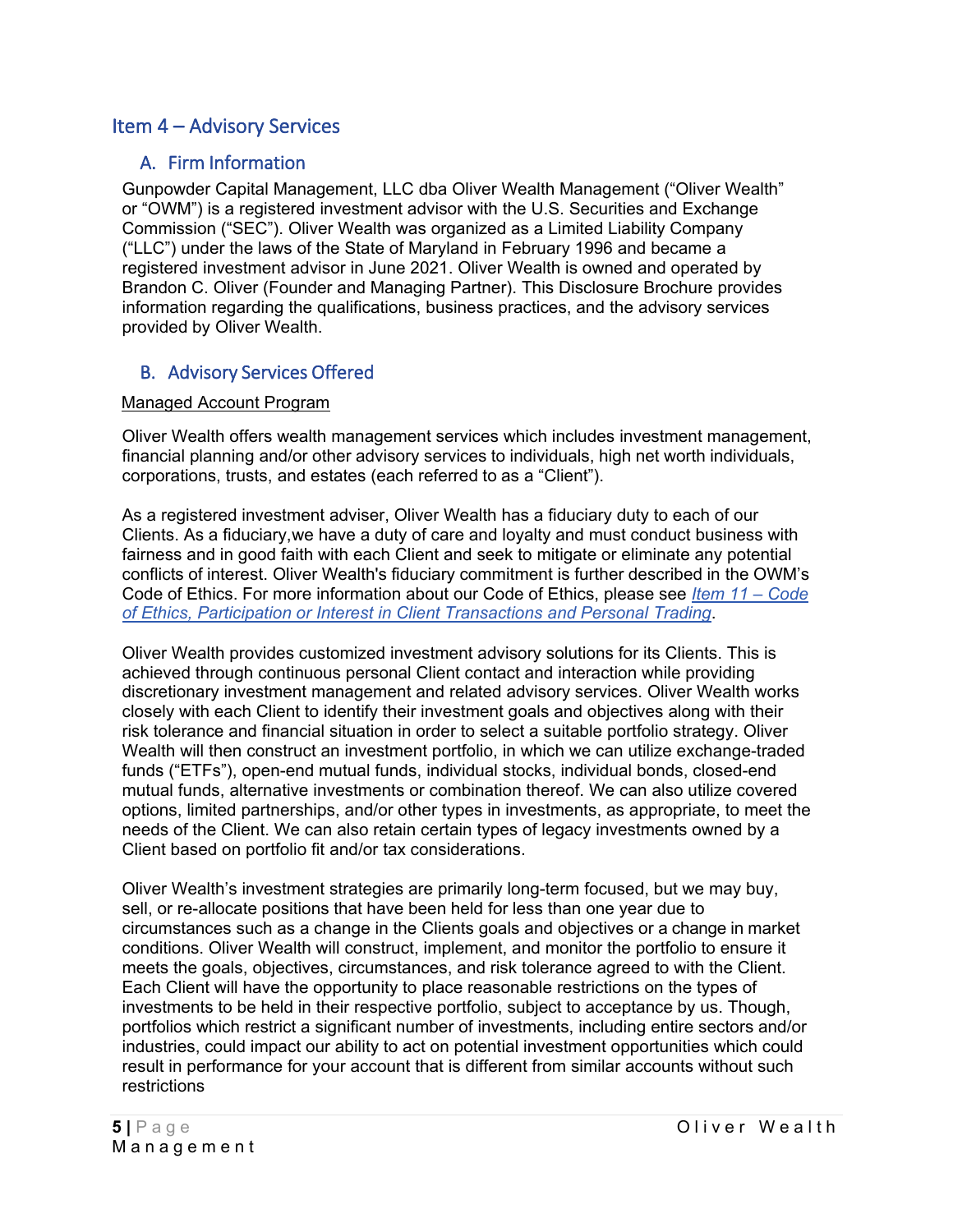Oliver Wealth evaluates and selects investments for inclusion in Client portfolios only after applying its internal due diligence process. Oliver Wealth may recommend, on occasion, redistributing investment allocations to diversify the portfolio. Oliver Wealth may recommend specific positions to increase sector or asset class weightings. We may recommend employing cash positions as a possible hedge against market movement. Oliver Wealth may recommend selling positions for reasons that include, but are not limited to, harvesting capital gains or losses, business or sector risk exposure to a specific security or class of securities, overvaluation or overweighting of the position[s] in the portfolio, change in risk tolerance of the Client, generating cash to meet Client needs, or any risk deemed unacceptable for the Client's risk tolerance.

At no time will Oliver Wealth accept or maintain custody of a Client's funds or securities, except for the limited authority as outlined in *[Item 15 –](#page-21-0) Custody*. We typically manage Client assets either within the designated account[s] held directly at the Client's Custodian (Please see *Item 12 – [Brokerage Practices](#page-17-0)*) and/or through the use of a third-party platform which provides us the ability to actively manage our Client's held away accounts (i.e., 401k) accounts, Profit Sharing accounts), pursuant to the terms of the wealth management agreement.

#### Participant Account Management (Discretionary)

The Participant Account Management program is an extension of Oliver Wealth's Managed Account Program which is detailed in the previous sub-section above. This service provides us the ability to actively managed a Client's held away accounts for which we would normally be unable to access without having custody.

We use a third-party platform to facilitate the management of held away assets such as 401k accounts, defined contribution plan accounts, HSA accounts and other assets with discretion. The platform allows us to avoid having custody of Client funds since we do not have direct access to Client log-in credentials to affect trades. We are not affiliated with the platform in any way and receive no compensation from them for using their platform. A link will be provided to the Client allowing them to connect an account[s] to the platform. Once Client account[s] is connected to the platform, we will review the current account allocations. When deemed necessary, Oliver Wealth will rebalance the account after considering the clients investment goals and risk tolerance, and any change in allocations will consider current economic and market trends. The goal is to improve account performance over time, minimize loss during difficult markets, and manage internal fees that harm account performance. Client account[s] will be reviewed at least quarterly and allocation changes will be made as deemed necessary. All held away accounts managed utilizing this platform will be limited to investing in the same security offerings that are available through the institution who holds the account. For example, all 401k accounts will be limited to investing in same offerings that are made available to it by the plan's sponsor.

#### Financial Planning Services

**6 |** Page Oliver Wealth Oliver Wealth will typically provide a variety of financial planning and consulting services to Clients, pursuant to a written financial planning agreement. The services offered to address a Client's financial situation will mainly depend on their goals and objectives. Generally, such financial planning services involve preparing a formal financial plan or performing a financial consultation based on the Client's goals and objectives. The plan or consultation typically encompass one or more areas of need, including but not limited to, investment planning, retirement planning, personal savings, education savings, insurance needs, and/or other areas

Management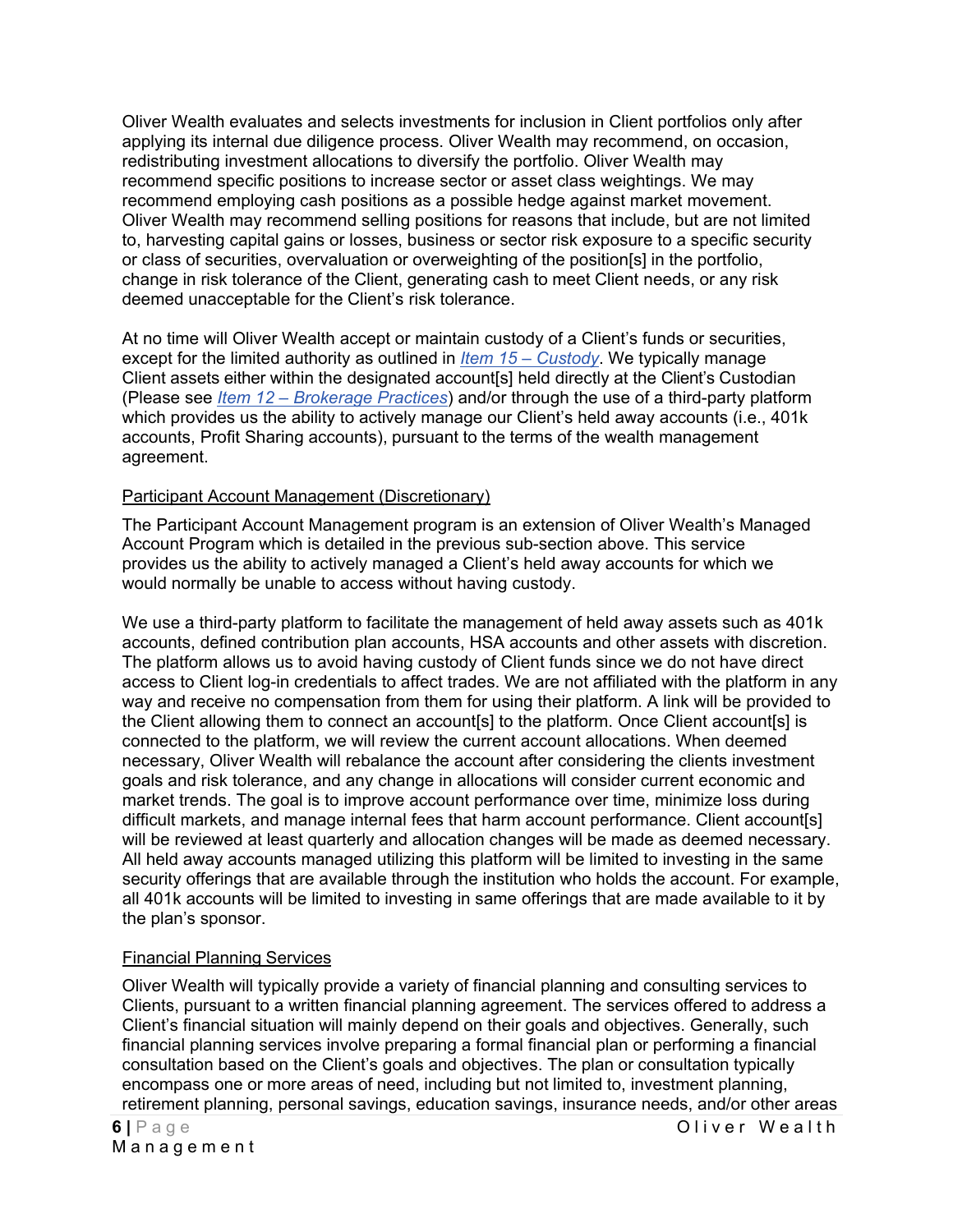of a Client's financial situation.

A financial plan or financial consultation rendered to the Client will usually include general recommendations for a course of activity or specific actions to be taken by the Client. For example, recommendations may be made that the Client start or revise their current investment programs, commence, or alternate retirement savings, establish education savings and/or charitable giving programs.

Oliver Wealth may also refer Clients to an accountant, attorney, or other specialists, as appropriate for their unique situation. For certain financial planning engagements, we will provide a written summary of the Client's financial situation along with our observations and any recommendations to be implemented by the Client. For consulting or ad-hoc engagements, we may not provide a written summary to the Client. Plans or consultations are typically completed within six (6) months of contract date, assuming all information and documents requested are provided promptly.

The Client is under no obligation to implement any of the recommendations made in the financial plan provided to them by OWM. Also, if a Clients decides to implement any of the recommendations made in plan the Client is under no obligation to effect any associated transactions through our firm.

### <span id="page-6-0"></span>C. Client Account Management

Prior to engaging Oliver Wealth to provide investment advisory services, each Client is required to enter into one or more agreements with us that define the terms, conditions, authority and responsibilities of both Oliver Wealth and the Client. These services typically include:

- a. Establishing an Investment Strategy Oliver Wealth, in connection with the Client, will develop a strategy that seeks to achieve the Client's goals, objectives and risk tolerance.
- b. Asset Allocation Oliver Wealth will develop a strategic asset allocation that is targeted to meet the investment objectives, time horizon, financial situation, and tolerance for risk of each Client.
- c. Portfolio Construction Oliver Wealth will implement a portfolio for the Client that is intended to meet the stated goals and objectives of the Client.
- d. Investment Management and Supervision Oliver Wealth will provide investment management and ongoing oversight of the Client's investment portfolio.

### <span id="page-6-1"></span>D. Wrap Fee Programs

Oliver Wealth does not manage or place Client assets into a wrap fee program. Investment management services are provided directly by Oliver Wealth through the use of separately managed accounts.

### <span id="page-6-2"></span>E. Retirement Plans and Individual Retirement Accounts

When we provide investment advice to you regarding your retirement plan account or individual retirement account, we are fiduciaries within the meaning of Title I of the Employee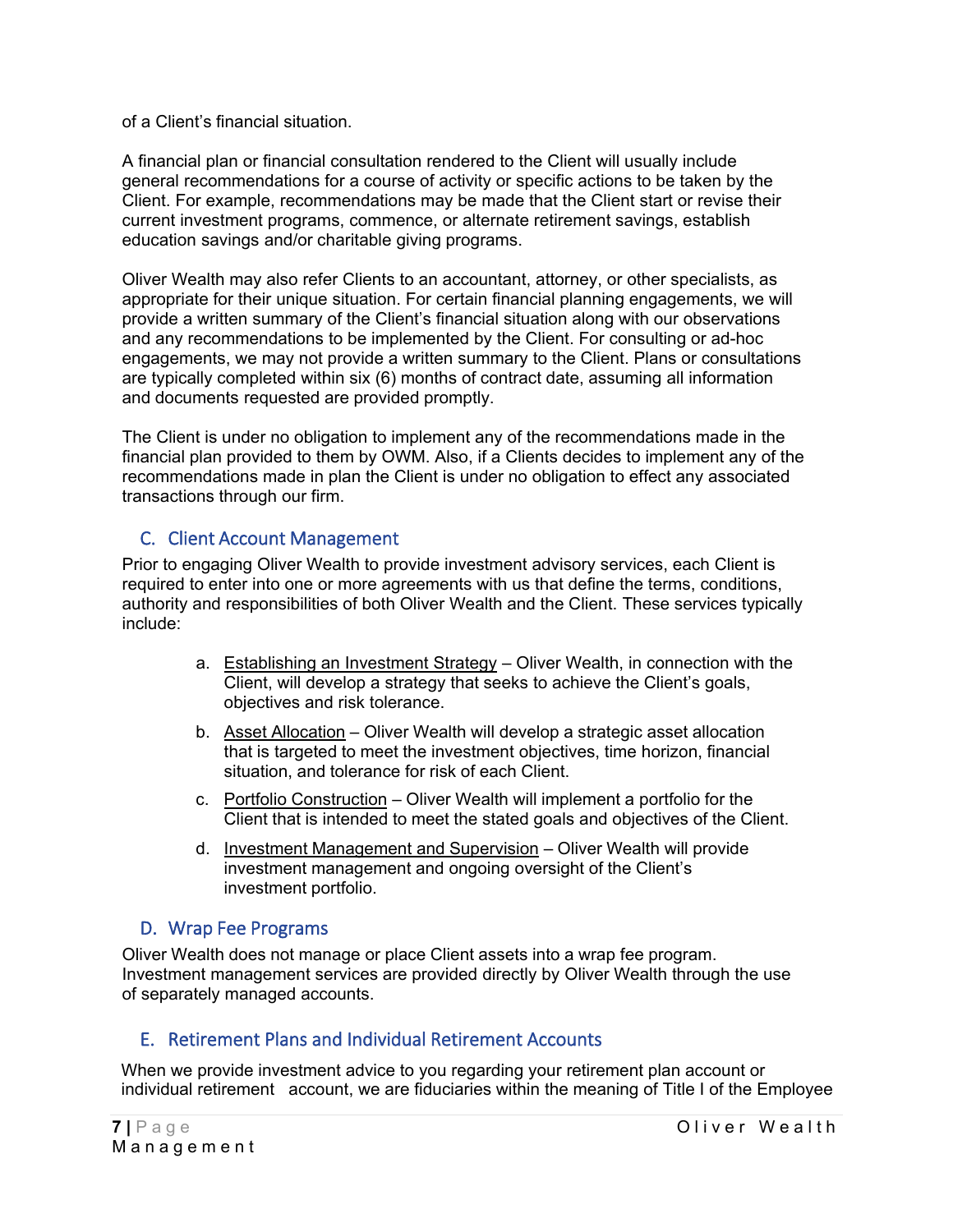Retirement Income Security Act and/or the Internal Revenue Code, as applicable, which are laws governing retirement accounts. The way we make money creates some conflicts with your interests, so we operate under a special rule that requires us to act in your best interest and not put our interest ahead of yours.

Under this special rule's provisions, we must:

- Meet a professional standard of care when making investment recommendations (give prudent advice);
- Never put our financial interests ahead of yours when making recommendations (give loyal advice);
- Avoid misleading statements about conflicts of interest, fees, and investments;
- Follow policies and procedures designed to ensure that we give advice that is in your best interest;
- Charge no more than is reasonable for our services; and
- Give you basic information about conflicts of interest.

# <span id="page-7-1"></span>F. Assets Under Management

As of December 31, 2021, Oliver Wealth Management managed \$292,390,828 in Client assets, all on a discretionary basis. We manage no client assets on a non-discretionary basis in which the client is responsible for implementing our investment recommendations on their own accord. Clients can request more current information at any time by contacting Oliver Wealth.

# <span id="page-7-0"></span>Item 5 – Fees and Compensation

The following section will detail the fee structure and compensation methodology for services provided by us. Each Client engaging Oliver Wealth for services described herein shall be required to enter into one or more written agreements with us.

# <span id="page-7-2"></span>A. Fees for Advisory Services

#### Managed Account Program

Wealth management fees are paid quarterly, in advance of each calendar quarter, pursuant to the terms of the wealth management agreement. Wealth management fees are based on the market value of assets under management at the end of the prior calendar quarter. Wealth management fees range from 0.035% to 2.50% annually. The advisory fee assessed in the first quarter of service will be prorated from the inception date of the account[s] to the end of the first quarter. Fees can be negotiable at our discretion. Certain Clients may be offered a fixed rate fee schedule. The Client's fees will take into consideration the aggregate assets under management with OWM. All securities held in accounts managed by us will be independently valued by the Client's Custodian. Oliver Wealth will not have the authority or responsibility to value any of the portfolio's securities.

The advisory fee collected by us is exclusive of, and in addition to any fees and expenses associated with the management of your account such as trade commissions, custody fees, and other related costs and expenses which are described in *Item 5.C – [Other Fees and](#page-9-0)  [Expenses](#page-9-0)* below. However, we do not receive or share in any portion of these fees or expenses.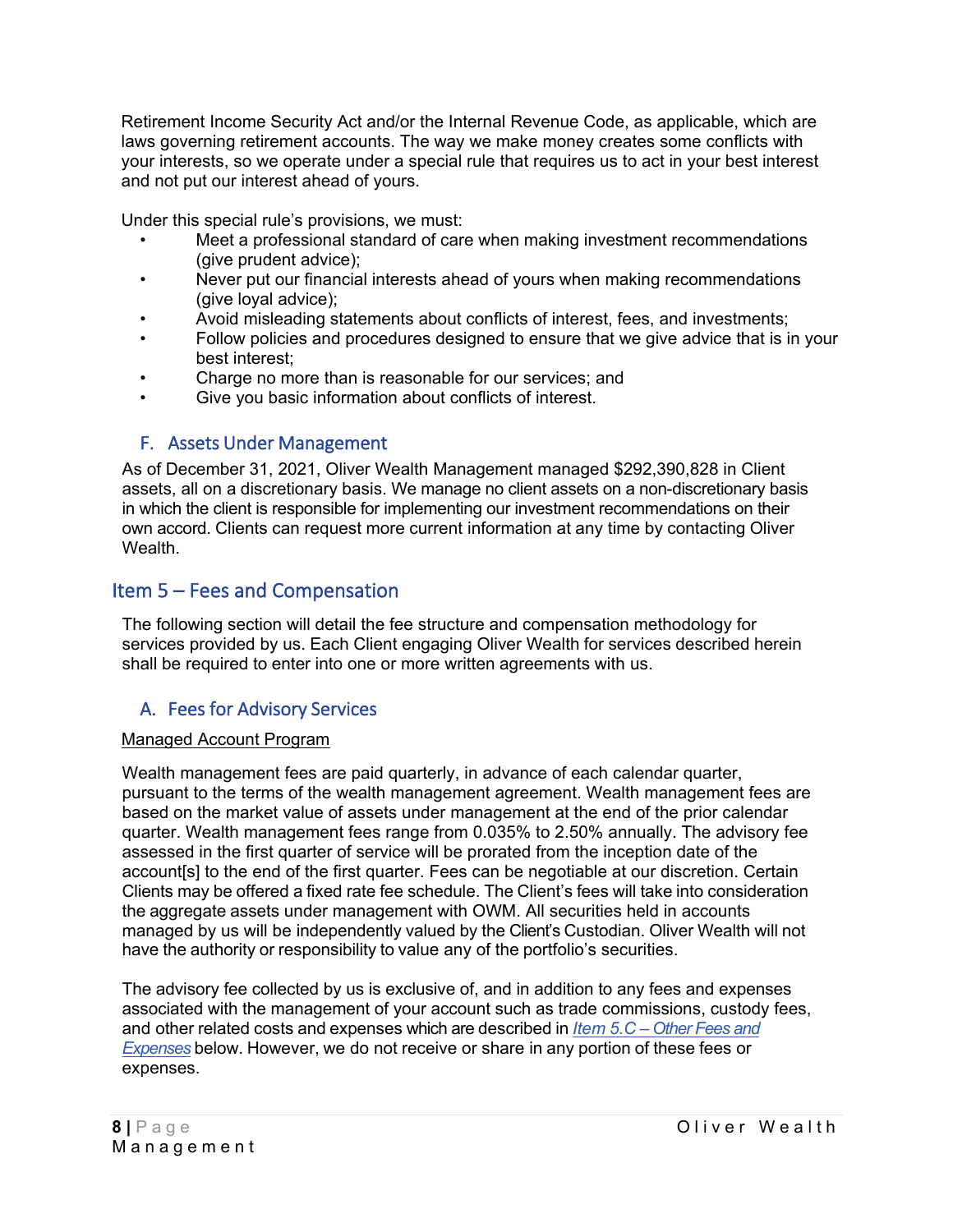### Participant Account Management Program (Discretionary)

The Advisory fee for assets which participate in the Participant Account Management Program will range from 0.035% to 2.5% annually. Clients who also participate in the Managed Account Program will be assessed the same fee for both programs. Clients will not be assessed a different fee percentage for each program. The advisory fee will be billed quarterly in advance and will be calculated based on the market value of the assets under management at the end of the prior calendar quarter. The advisory fee in the first quarter of service is prorated from the inception date of the account[s] to the end of the first quarter. Fees are negotiable at our discretion. Certain Clients may be offered a fixed rate fee schedule. The Client's fees will take into consideration the aggregate assets under management with Oliver Wealth. All securities held in accounts managed by Oliver Wealth will be independently valued by the Client's Custodian. Oliver Wealth will not have the authority or responsibility to value any of the portfolio's securities.

#### Financial Planning Services

Financial Planning services offered by OWM are performed at a maximum rate of \$300 per hour. We also offer financial planning services for a fixed fee which will into account the number of hours that are anticipated to complete the project at a rate of \$300 per hour. Hourly and fixed fees are negotiable and will consider factors such as the nature and complexity of the services provided, along with the client's overall relationship with us. Hourly and fixed fee projects my be invoiced up to fifty percent (50%) of the expected total cost in advance and upon completion of the financial planning agreement with the remaining due at delivery. We will provide you with an estimate which will detail the total hours and overall costs of each project prior to executing the financial planning agreement with you. All terms and conditions related to the financial planning arrangement are set forth in the financial planning agreement.

# <span id="page-8-0"></span>B. Fee Billing

Wealth management fees are calculated by the Oliver Wealth or its delegate and deducted directly from the Client's account[s] at the Custodian. We will send an invoice to the Custodian indicating the amount of the fees to be deducted from the Client's account[s] at the beginning of the respective quarter. The amount due is calculated by multiplying the quarterly rate (e.g.,  $1\%/4 = 0.25\%)$  to the total assets under management with Oliver Wealth at the end of the prior quarter. Clients will be provided with a statement, at least quarterly, from the Custodian reflecting deduction of the investment advisory fee. Clients are strongly encouraged to review their statements to verify the appropriateness of the advisory fee deducted from your account and to compare them to any reports we may provide you to ensure their accuracy. The Custodian does not perform a verification of the advisory fee we deduct from your account. Clients provide written authorization in advance which permit advisory fees to be deducted by Oliver Wealth from their account[s] held by the Custodian. This authorization is granted to us in the wealth management agreement you execute with us and through separate account forms provided by the Custodian.

We will be unable to deduct fees from held away accounts that participate in the Participant Account Management Program, such as 401(k)'s. It is not possible for us to directly debit fees from these types of accounts, so those fees will need to be assigned to another client account that we can debit directly on a pro-rata basis. If the client does not have another account we can directly debit, those fees will be billed directly to the client. Accounts initiated or terminated during a calendar quarter will be charged a pro-rated fee based on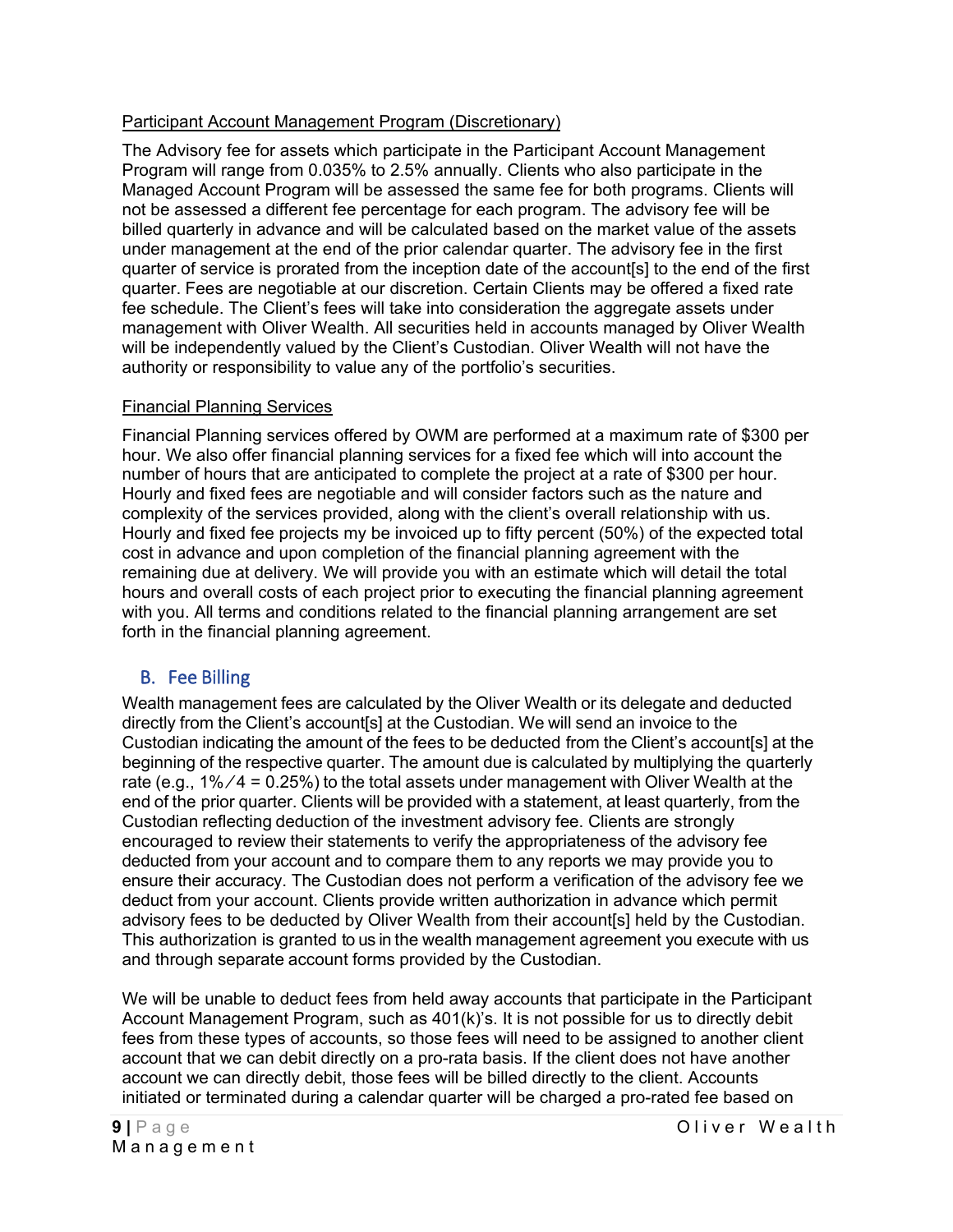the amount of time remaining in the billing period.

# <span id="page-9-0"></span>C. Other Fees and Expenses

Clients can incur certain fees or charges imposed by third parties (i.e., broker-dealers, custodians), other than Oliver Wealth, in connection with investments made on behalf of your account[s]. The Client is responsible for all account and trade related fees such as custody fees, brokerage commissions, transaction fees, SEC fees, internal fees and margin fees and interest. The Custodian recommended by us does not charge brokerage commissions for ETF and equity trades in our Client's account[s] provided that the account meets the terms and conditions of the Custodian's brokerage requirements. However, their may be transaction charges assessed by the Custodian related to transactions in certain mutual funds and other types of investments. The fees charged by Oliver Wealth are separate and distinct from these custody and execution fees.

In addition, all fees paid to Oliver Wealth for investment advisory services are separate and distinct from the expenses charged by mutual funds and ETFs to their shareholders, if applicable. These fees and expenses typically include management fees, operating expenses (e.g., custodial fees, legal fees, transfer agent expenses, trading expenses, marketing and distribution fees and other administrative costs) and certain shareholder fees (e.g., redemption fees, exchange fees, account fee and purchase fee). These fees and expenses are described in each fund's prospectus. A Client may be able to invest in these products directly, without the services of OliverWealth, but would not receive the same advisory services provided by Oliver Wealth which are designed, among other things, to assist the Client in determining which products or services are most appropriate for their own financial situation, investment objectives and risk tolerance. Also, these investments would not be a part of our investment strategies, investment performance monitoring or portfolio allocations. Accordingly, the Client should review both the fees and expenses charged by the fund[s] and the fees charged by Oliver Wealth to fully understand the total fees to be paid. Please refer to *Item 12 – [Brokerage Practices](#page-17-0)* for additional information.

# <span id="page-9-1"></span>D. Advanced Payment of Fees and Termination

Oliver Wealth is typically compensated for its wealth management services in advance of the quarter in which services are rendered. Either party can terminate the wealth management agreement, at any time, by providing advance written notice to the other party. The Client can also terminate the wealth management agreement within five (5) business days of executing the agreement at no cost to them. After the five-day period, the Client will incur charges for bona fide advisory services rendered from the date the agreement was executed to the point of termination and such fees will be due and payable by the Client. Upon termination, we will refund any unearned, prepaid investment advisory fees from the effective date of termination to the end of the quarter. The Client's wealth management agreement with us is non-transferable without the Client's prior consent.

# <span id="page-9-2"></span>E. Compensation for Sales of Securities

Oliver Wealth does not buy or sell securities to earn commissions and does not receive any compensation for securities transactions in any Client account, other than the investment advisory fees noted above.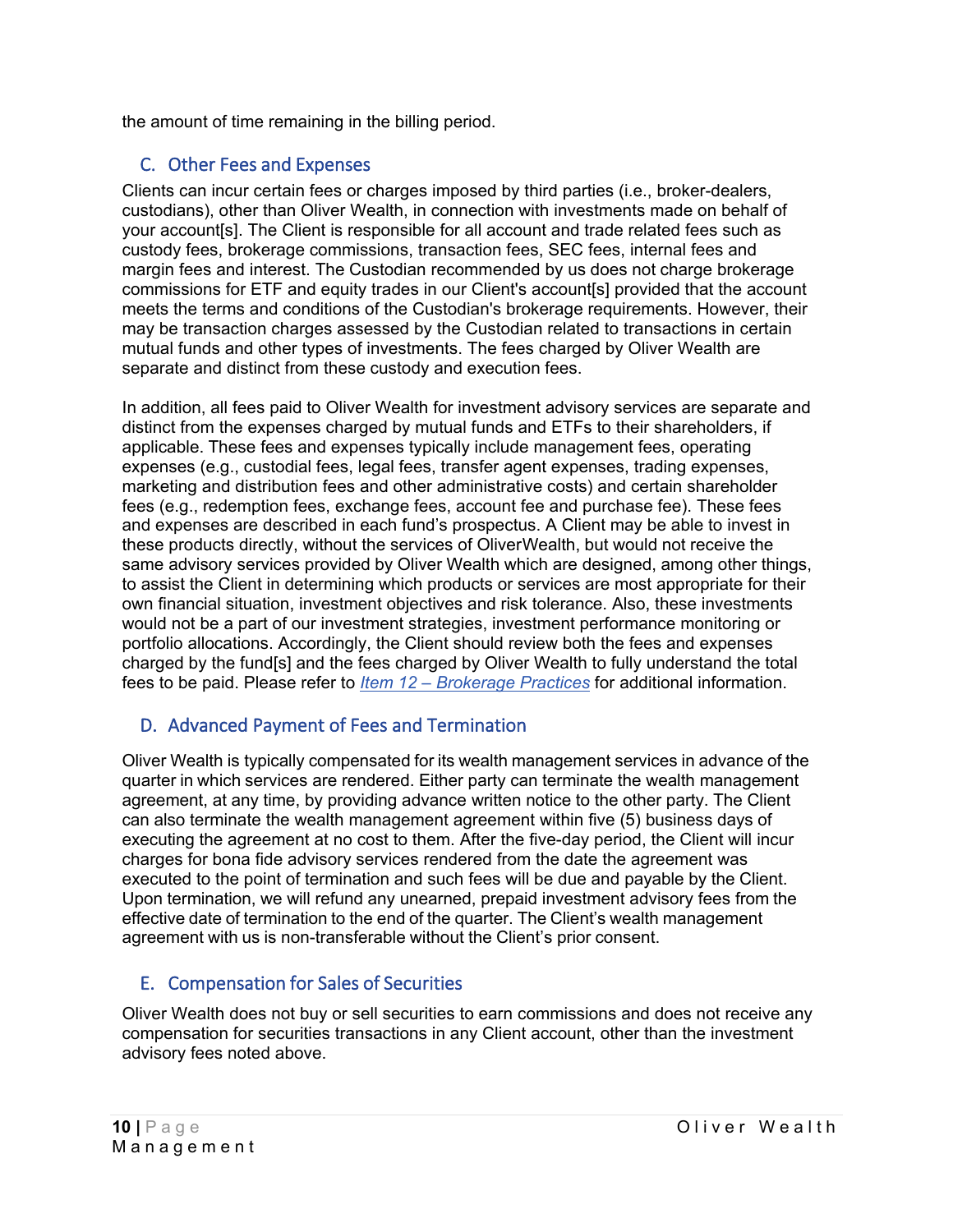### <span id="page-10-1"></span>F. Retirement Plans and Individual Retirement Accounts

Our firm and our professionals owe a fiduciary duty to all our clients. We also serve as a fiduciary to advisory clients that are employee benefit plans (such as profit-sharing plans or pension plans) or individual retirement accounts (collectively, our "retirement clients") (IRAs) pursuant to ERISA or the Internal Revenue Code ("IRC"). When acting as a fiduciary to these plans, we are subject to specific duties and obligations under ERISA and the IRC that include among other things, restrictions concerning certain forms of conflicted compensation. To avoid engaging in prohibited transactions, the firm only charges fees for investment advice (i) about products for which our firm and/or our related persons do not receive any commissions or 12b-1 fees, or (ii) about products for which our firm and/or our related persons receive commissions or 12b-1 fees if such commission and fees are used to offset advisory fees.

# <span id="page-10-2"></span>Item 6 – Performance-Based Fees and Side-By-Side Management

Oliver Wealth does not charge performance-based fees for its investment advisory services. The fees charged by Oliver Wealth are as described in *Item 5 –Fees [and Compensation](#page-7-0)* above and are not based upon the capital appreciation of the funds or securities held by any Client.

Oliver Wealth does not manage any proprietary investment funds or limited partnerships (for example, a mutual fund or a hedge fund) and has no financial incentive to recommend any particular investment option to our Clients.

# <span id="page-10-3"></span>Item 7 – Types of Clients

Oliver Wealth offers investment advisory services to individuals, high net worth individuals, corporations, trusts, and estates.Oliver Wealth generally does not impose a minimum relationship size.

# <span id="page-10-4"></span><span id="page-10-0"></span>Item 8 – Methods of Analysis, Investment Strategies and Risk of Loss

### **A.** Methods of Analysis

Oliver Wealth primarily employs fundamental and technical analysis methods in developing investment strategies for our Clients. Oliver Wealth's research and analysis is typically derived from numerous sources, including financial media companies, third-party research materials, internet sources, and the review of certain materials related to a particular company's activities which may include annual reports, prospectuses, press releases and investment research prepared by other firms.

*Fundamental analysis* utilizes economic and business indicators as investment selection criteria. These criteria consist generally of ratios and trends that may indicate the overall strength and financial viability of the entity being analyzed. Assets are deemed suitable if they meet certain criteria which indicates that they could be a strong investment and that their value may be discounted by the market. While this type of analysis helps us in evaluating a potential investment, it does not guarantee that the investment will increase in value. Assets meeting the investment criteria utilized in the fundamental analysis can lose value and result in negative investment performance. We monitor these economic indicators to determine if adjustments to strategic allocations are appropriate. More details on Oliver Wealth's review process are included below in *Item 13 – [Review of Accounts](#page-19-0)*.

*Technical analysis* is the evaluation of analyzing statistics generated by the market, such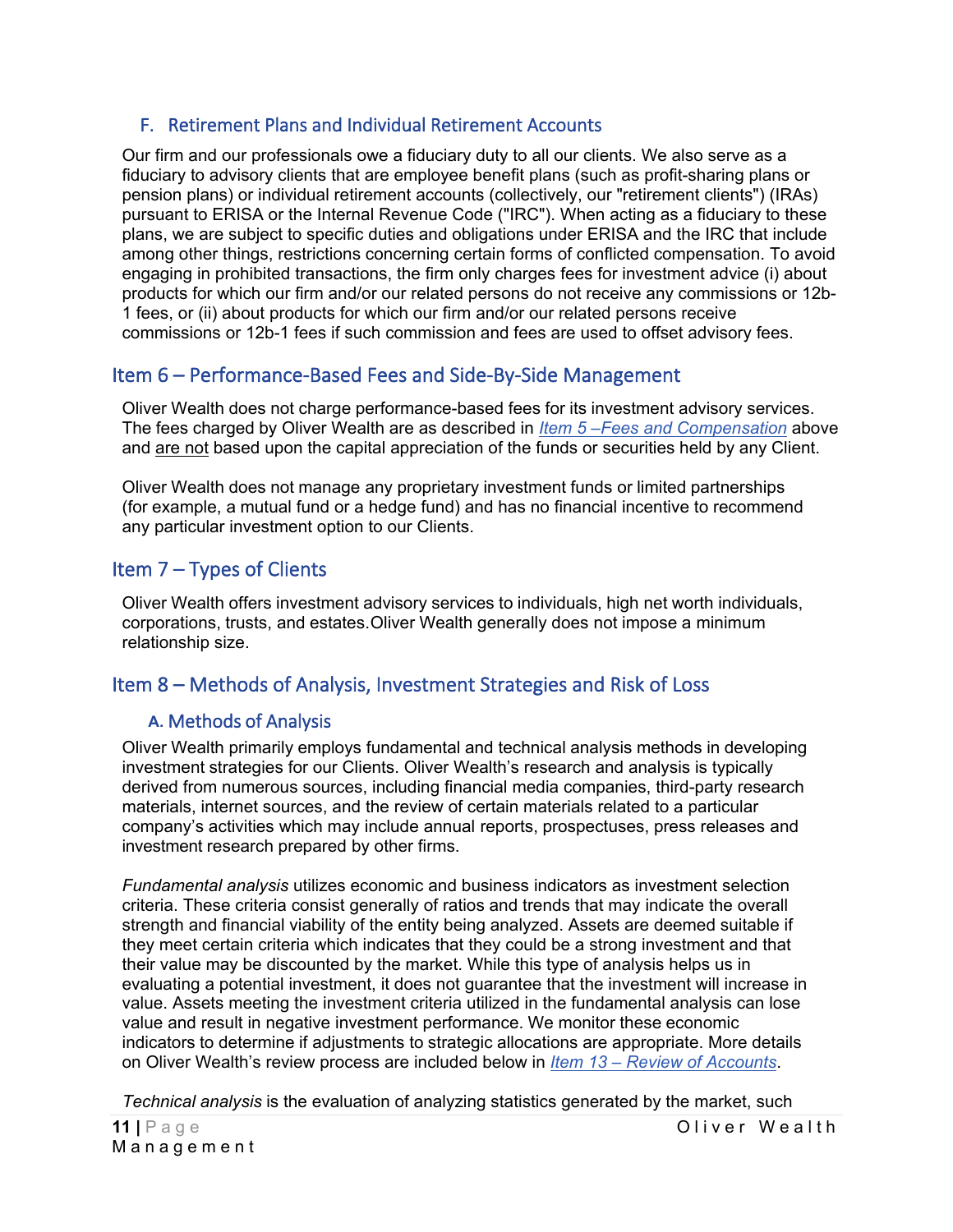as historical prices and volume, rather than evaluating specific company data. Technical analysis involves the use of charts to identify market patterns and trends, which may be based on investor sentiment rather than the fundamentals of the company. The primary risk in using technical analysis is that the spotting of historical trends may not repeat themselves in the future. Even if the trend will eventually reoccur, there is no guarantee that Oliver Wealth will be able to accurately predict any such reoccurrence.

As noted above, Oliver Wealth generally employs a long-term investment strategy for our Clients which is consistent with their financial goals and risk preferences. Oliver Wealth will typically own all or a portion of a security for more than a year but can own it for shorter periods due to certain circumstances such as rebalancing a portfolio or meeting the cash needs of a Client. At times, Oliver Wealth can also buy and sell positions that are more short-term in nature, depending on the goals of the Client and/or the fundamentals of the security, sector, or asset class.

### **B.** Risk of Loss

<span id="page-11-0"></span>Investing in securities involves certain investment risks. The value of securities can fluctuate and lose value. Clients should be prepared to bear the potential risk of loss. Oliver Wealth will assist Clients in determining an appropriate strategy based on their tolerance for risk and other factors noted above. However, there is no guarantee that a Client will meet their investment goals and that the objectives of the investment strategy employed will be successful. Please see the general risks (Market Related Risks) associated with investing along with the risks associated with Oliver Wealth's investment strategies (Investment Related Risks) in the section below.

While the methods of analysis help us when evaluating a potential investment, it does not guarantee that the investment will increase in value. Assets meeting the investment criteria utilized in these methods of analysis can lose value and investors may experience negative investment performance. We monitor these economic indicators to determine if adjustments to strategic allocations are appropriate. More details on our review process are included below in *Item 13 – [Review of Accounts](#page-19-0)*.

Each Client engagement will include a review of the Client's investment goals, financial situation, time horizon, tolerance for risk and other factors to develop an appropriate strategy for managing a Client's account. Client participation in this process, including full and accurate disclosure of requested information, is essential for us to develop a strategy that is suitable for you. We will rely on the background information provided by the Client or their designee without the duty or obligation to validate the accuracy and completeness of the information provided. It is the responsibility of the Client to inform us of any changes in their financial condition, goals or other factors that may affect our management of your account.

The risks associated with a particular strategy are communicated to each Client in advance of investing a Client's accounts. Working to determine your tolerance for risk is a very important part of the portfolio construction process.

Below are certain market related risks associated with our investment strategies:

#### <span id="page-11-1"></span>i. Market Related Risks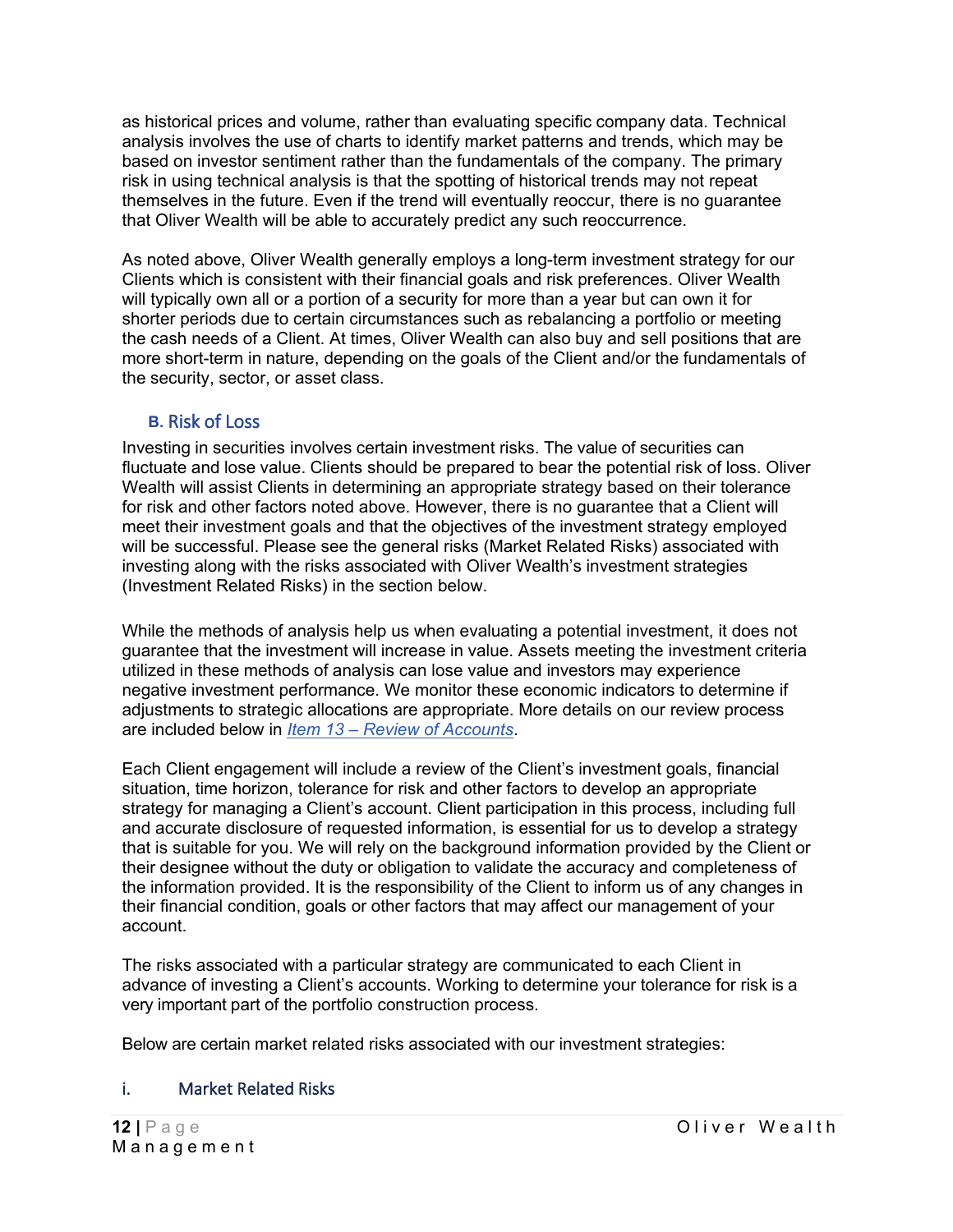The value of a Client's holdings can fluctuate in response to events specific to a particular company or group of companies, the financial markets, as well as economic, political, or social events in the U.S. and abroad. This risk is linked to the performance of the overall financial markets. The prevalence of these declines can be more significant during times of heightened volatility.

#### Equity (stock) Risk

Common stocks represent a share of ownership in a particular company. They are subject to the price fluctuations associated with the general stock market. The price of a company's stock can be significantly impacted by the market's perception and confidence in its current and future prospects. Investing in common stocks carries more risk than other investment types such as preferred stocks and debt obligations of the same issuer. In the event of a company's liquidation, common stockholders will have rights to the firm's assets after the rights of bondholders, other debt holders and preferred stockholders have been satisfied.

#### Company Risk

Every company has certain risks which are inherent in them which creates uncertainties about their current and future performance prospects. These risks can have an impact on the company's performance and effect their ability to make a profit or fail. The consequences can lead to significant reductions in the overall performance of the company and cause significant declines in the price of the stock. Such risks can be both internal (e.g., strikes, consumer preferences, manufacturing costs) and external (i.e., demand, increased competition, government regulations).

#### Market Capitalization Risk

Your portfolio could be invested in securities with varying levels of market capitalization (i.e., Large Cap, Mid-Cap and Small Cap). Each level has its own associated risks. Large Cap companies can lag in performance because they may experience lower rates of growth due to their size and may not be able to respond quickly to changes and opportunities in the market. Small and Mid-Cap stocks can be more susceptible to being exposed to business or economic events and may be less able to weather the impact of such events compared to larger, more established companies. Small and Mid-sized firms can also be less sophisticated when it comes to reacting and addressing certain challenges that may face its business operations due to limited product lines, size of management and experience and lack of resources. Small and mid-capitalization stocks tend to be more volatile than larger companies.

#### Management Risk

The management of your account is dependent on the success and failure of the investment strategies, research, analysis, and selection of portfolio securities we provide. The investment performance of your investment strategy depends on the skill of the key individuals responsible for directly managing your account. If the investment strategy we implement on your behalf is not successful, the value of your account will decrease. There is no guarantee that the objectives of the investment strategy employed will be successful.

#### Trading Risk

Frequent trading can affect portfolio performance, particularly through increased brokerage and other transaction costs (if applicable) and taxes. Infrequent trading can affect portfolio performance, particularly through ongoing fees and other costs (if applicable) which can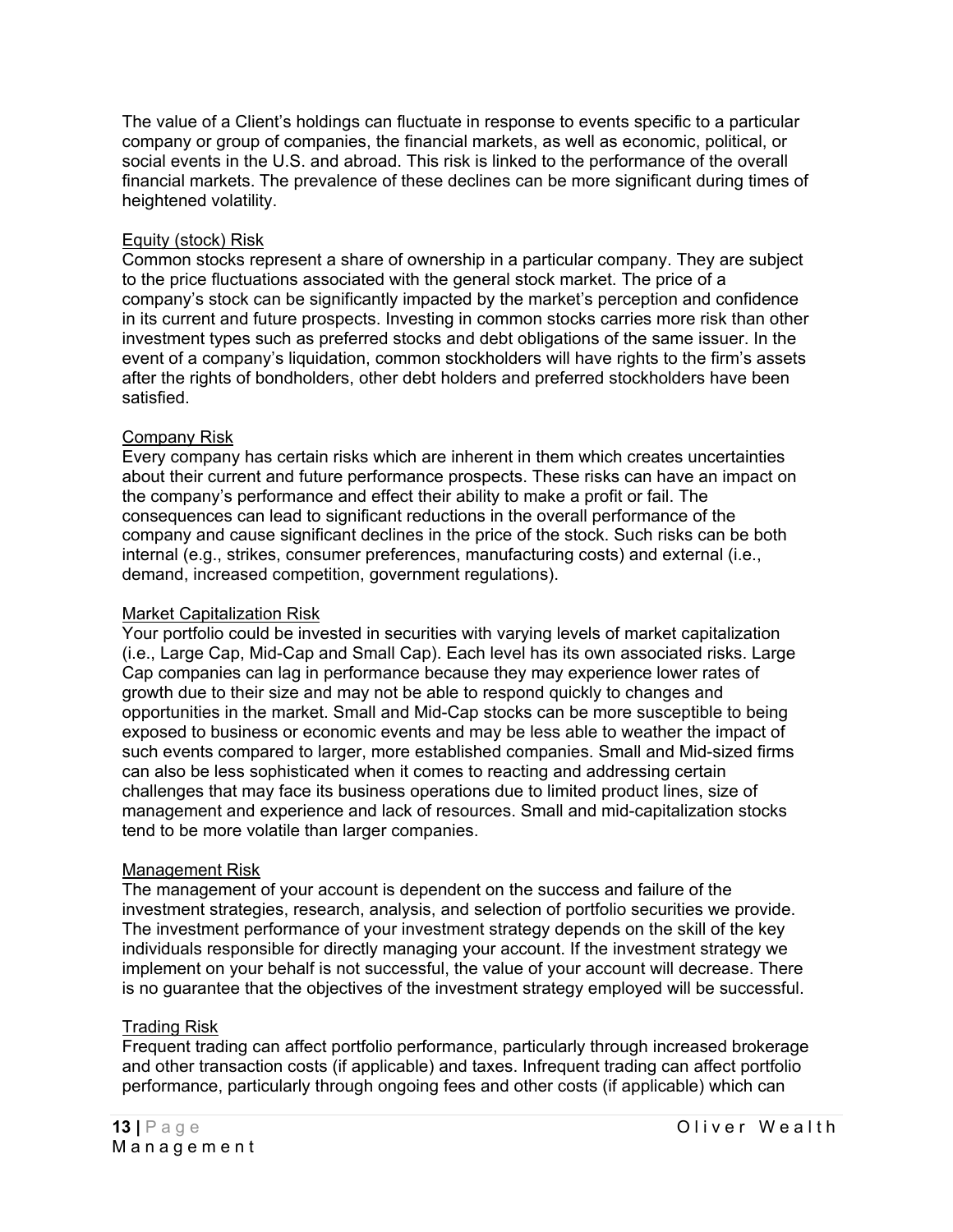intrinsically cost more than trading commissions. Additionally, you should be aware that the use of margin, options and short sales are higher risk strategies. It is possible to lose all your principal, and sometimes more. In a cash account, your risk is limited to the amount of money that you have invested. In a margin account, your risk includes the amount of money invested plus the amount that has been loaned to you including interest. When you short sell, your losses can be infinite.

#### <span id="page-13-0"></span>ii. Investment Related Risks

Described below are some risks associated with specific types of investments that we could recommend when managing your portfolio. Many of these investments are usually sold by use of a prospectus or other offering document. Clients should review these documents carefully for more detailed information regarding the specific risks. All of these investment types are subject to the risk of loss which can result in a partial or total loss of all your principal invested.

#### **Equities**

Investing in individual stocks carries certain risks. Among these risks includes systematic risk, also known as market risk, which is the potential for the entire market to decline. Systematic risk cannot be completely avoided through diversification. This involves factors or events which can impact the entire market such as inflation, interest rates, recessions, wars and other issues. Unsystematic risk is the potential that any one stock may go down in value, independent of the stock market as a whole. Business risk is the possibility a company will have lower than anticipated profits or experience a loss rather than making a profit. Event risk is the possibility that an unforeseen event will negatively affect a company, industry or security.

#### Closed-End Funds

Closed-end funds are a type of mutual fund in which a fixed shares are sold through a single initial public offering (IPO). These shares are typically bought and sold on a stock exchange, but no new shares will be issued and the amount of money flowing into the fund will not increase. Closed-end funds are less illiquid than a typical mutual fund and may not be readily marketable. They can also be subject to higher levels of volatility and could be heavily discounted. To help provide investors with some liquidity, the fund can offer to repurchase a certain percentage of shares from time to time. Thus, clients may be unable to liquidate all or a portion of their shares in these types of funds when they desire to do so.

#### Bonds, High-Yield Bonds and Other Debt Obligations

High-yield bonds and other debt obligations are issued by companies or municipalities that do not qualify for "investment-grade" ratings (i.e., Moody's: (**Baa3 or better**), Standard &Poor's: (**BBB- or better**), Fitch: (**BBB- or better**)) by one or more rating agencies. These bonds carry a greater risk of failure to repay both principal and interest and have a greater risk of default than those obligations that are rated investment-grade. The potential deterioration of an issuer's financial health (i.e., reduced cash flow, deteriorating balance sheet, falling profit margins) will typically result in a downgrade in the rating of the issuer's bond[s] and will increase the risk of default. There is also the risk that the bond's market value will decline as interest rates rise and that an investor will suffer a significant loss of principal if liquidated before maturity or will not be able to liquidate the bond at all before maturity.

#### ETF Risks

ETFs are typically investment companies that are legally classified as an open-end mutual fund. Typically, they will track a particular index, sector, currency, commodity, or other asset. However, they differ from traditional mutual funds in that ETF shares that are listed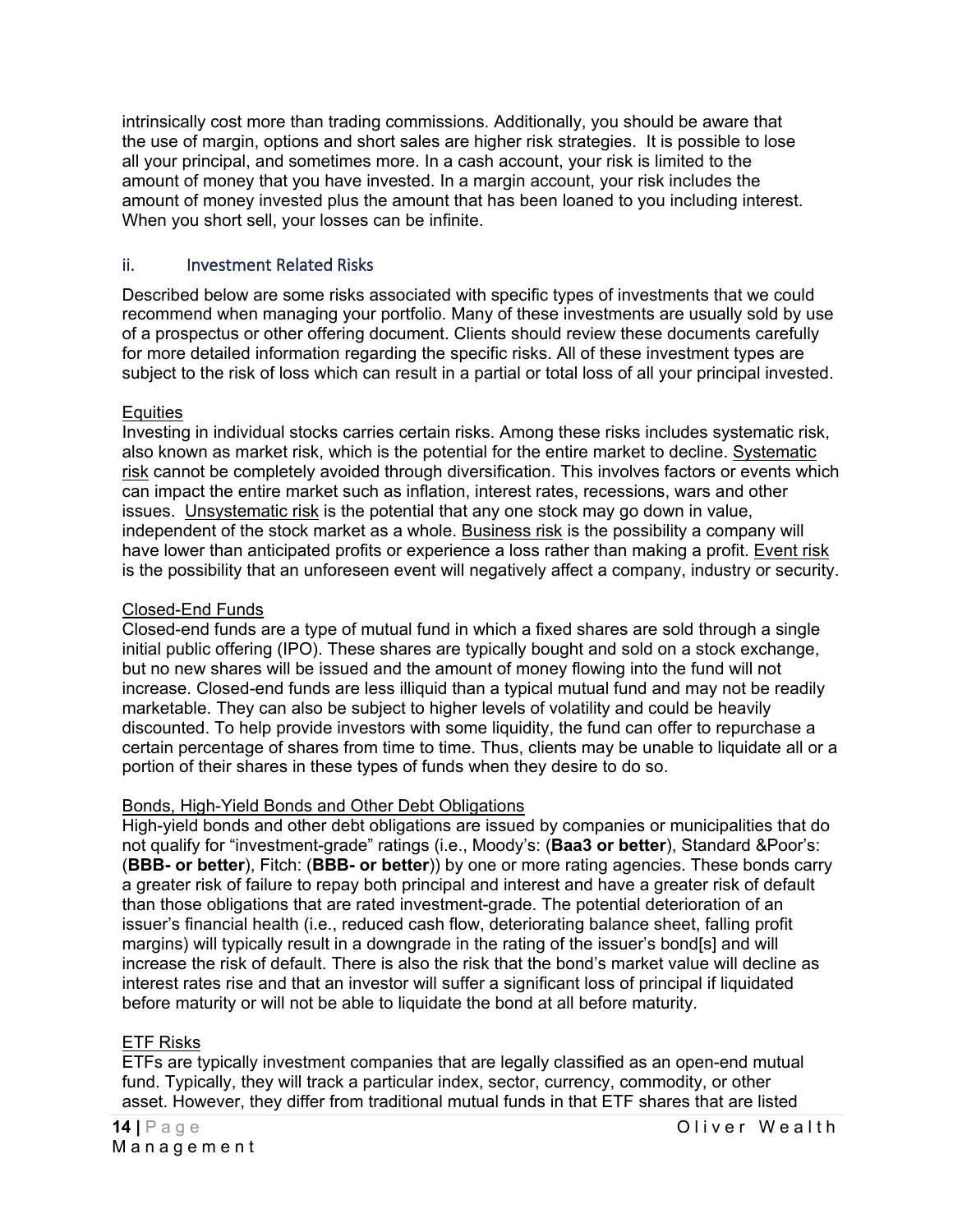can be bought or sold on a securities exchange. The performance of an ETFs is subject to market risk, including the possible loss of principal. The price of ETFs will fluctuate with the price of the underlying securities that make up the funds. In addition, ETFs have a trading risk based on the loss of cost efficiency if the ETFs are traded actively and a liquidity risk if the ETFs has a large bid-ask spread and a low trading volume. The price of an ETF fluctuates based upon the market movements and may dissociate from the index being tracked by the ETF or the price of the underlying investments. An ETF purchased or sold at one point in the day can have a different price than the same ETF purchased or sold a short time later.

#### Bond ETFs

Bond ETFs are subject to specific risks, including the following: (1) interest rate risk, (i.e., the risk that bond prices will fall if interest rates rise, and vice versa) which primarily depends on the bond's time to maturity and it's coupon rate; (2) reinvestment risk (i.e., the risk that any profit gained could be reinvested at a lower rate than was previously being earned); (3) inflation risk (i.e., the risk that the cost of living and inflation may increase at a rate that exceeds the income investment thereby decreasing the investor's rate of return); (4) credit default risk (i.e., the risk that a company may default on its debt obligation and is unable to facilitate payment of principal and any interest); (5) credit risk (i.e. the risk that a rating agency may downgrade the company's credit rating which could negatively impact investor confidence in the company's ability to repay its debt); and (6) liquidity risk (i.e., the risk that a bond may not be sold immediately or even before maturity due to a lack of a market to liquidate).

#### Mutual Fund Risks

A mutual fund is a company organized to aggregate the funds of individual investors into a pool that invests in securities such as stocks, bonds, and short-term debt. The assets of the mutual fund are known as its portfolio and individual investors purchase shares in the mutual fund. These shares represent the investor's ownership in the mutual fund and each investor shares pro rata in the income and/or capital gains that it generates. Also, each investor also shares in the fees and expenses associated with the fund and these fees and expenses will reduce the investor's overall performance. The performance of a mutual fund is subject to market risk, including the possible loss of principal. The price of a mutual fund will fluctuate with the value of the underlying securities that make up the fund. The price is typically set daily therefore a mutual fund purchased at one point in the day will typically have the same price as a mutual fund purchased later that same day. Dividends and/or interest payments can also fluctuate as market conditions fluctuate. Past performance does not guarantee future results.

#### Options Contracts

An option is a contract which gives the buyer the right, but without obligation, to either buy or sell an underlying asset at a specific price on or before a certain date. Investments in options contracts have the risk of losing value in a relatively short period of time and sometimes even more depending on the strategy employed. Option contracts are leveraged instruments that allows the holder of a single contract which has exposure to many shares (typically 100 shares) of an underlying stock at a relatively small premium. This leverage can compound gains or losses. A holder of an option can experience significant losses in a short period of time as the value of an option can fluctuate greater than the underlying security it represents. This risk reflects the nature of an option as a wasting asset which becomes worthless when it expires. An option holder who neither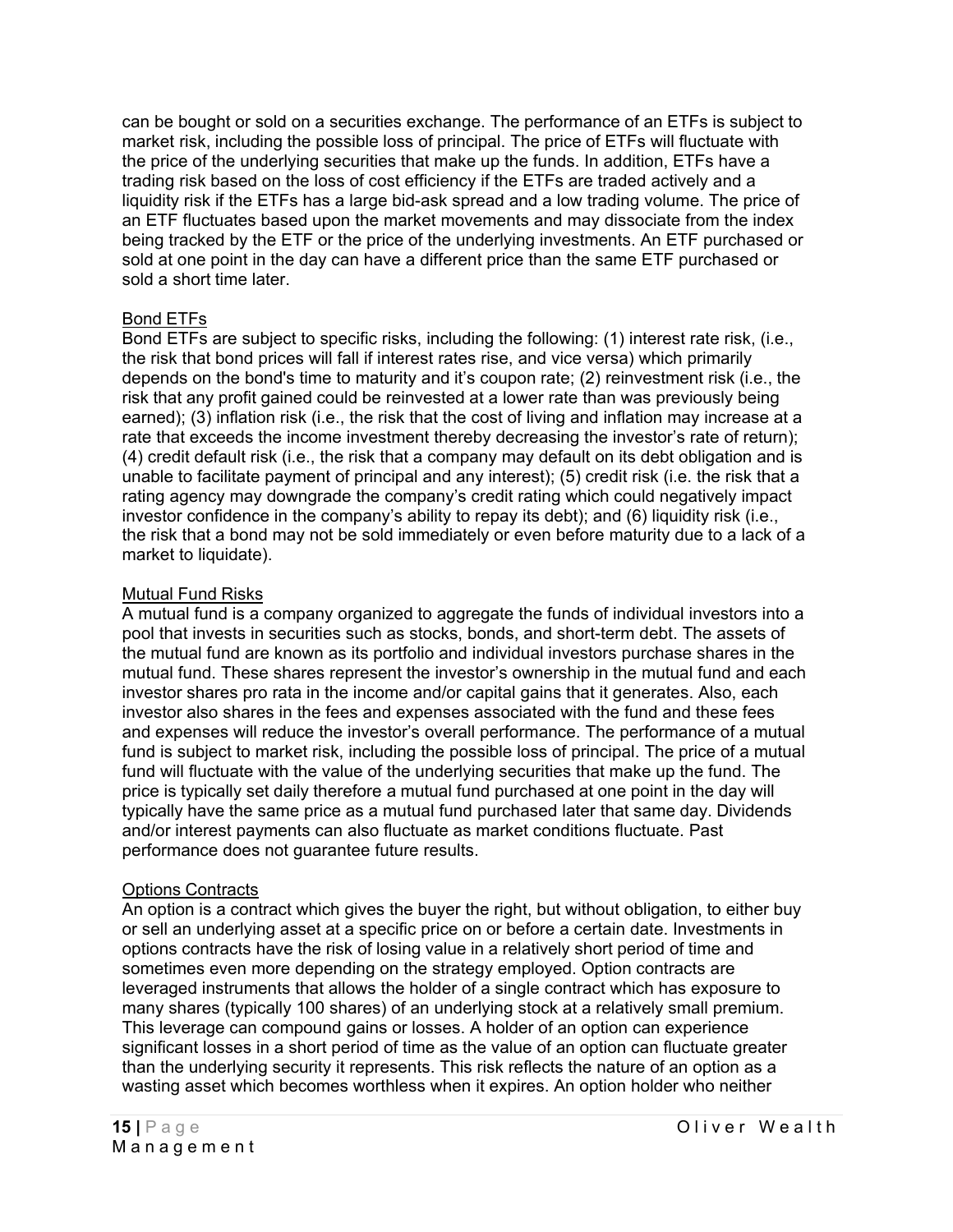sells their option in the secondary market nor exercises it prior to its expiration will necessarily lose their entire investment. An option writer can be assigned an exercise at any time during the period the option is exercisable.

For more information regarding the risks of options, please read the "Characteristics and Risks of Standardized Options" brochure, which can be found on the Options Clearing Corporation's website at [www.theocc.com.](http://www.theocc.com/)

#### Margin Borrowings

The use of short-term margin borrowings can result in certain additional risks for investors. For example, if securities are purchased by borrowing funds on margin, investors can be subject to a "margin call". A margin call usually occurs when the value of the securities held a margin account falls below the "maintenance requirement", which represents the minimum equity that must be always maintained in the account. The maintenance requirement can vary based on the kinds of securities held in the account. Investors who are subject to a margin call must either deposit additional funds, sell some or all the securities in the account or be the subject of a mandatory liquidation of the pledged securities to bring the account back above the minimum equity requirement. An investor can also be subject to margin fees and interest costs.

#### Alternative Investments (Limited Partnerships)

The performance of alternative investments (limited partnerships) can be volatile and can be subject to a significant amount of liquidity risk as the ability to sell them can be very limited. An investor could lose all or a portion of their investment. Such investments often have concentrated positions and investments that usually carry higher risks. Client should only have a portion of their assets in these investments. Oliver Wealth cannot provide oversight of these securities following client account termination. Clients should consider these risks when deciding whether to permit these investments for their accounts.

**Past performance is not a guarantee of future returns. Investing in securities and other investments involve a risk of loss that each Client should understand and be willing to bear. Clients are reminded to discuss these risks with your advisory representative.**

# <span id="page-15-1"></span>Item 9 – Disciplinary Information

**There are no legal, regulatory, or disciplinary events involving Oliver Wealth or its owner.** Oliver Wealth values the trust that our Clients place in us. We encourage you to perform the requisite due diligence on any advisor or service provider that you engage. You can research the firm and any of our Advisory Persons on the Investment Adviser Public Disclosure website at [www.adviserinfo.sec.gov](http://www.adviserinfo.sec.gov/) by searching Oliver Wealth Management, the Advisory Persons full name or CRD# 314867.

# <span id="page-15-0"></span>Item 10 – Other Financial Industry Activities and Affiliations

Oliver Wealth is not a registered broker-dealer, commodity firm, commodity trading advisor, or futures commission merchant, and does not have an application to register for any of the same pending. Oliver Wealth is also not a licensed insurance agency and is not affiliated with any insurance company. In addition, our firm does not recommend investment products in which it receives any form of compensation from the separate account manager or investment product sponsor.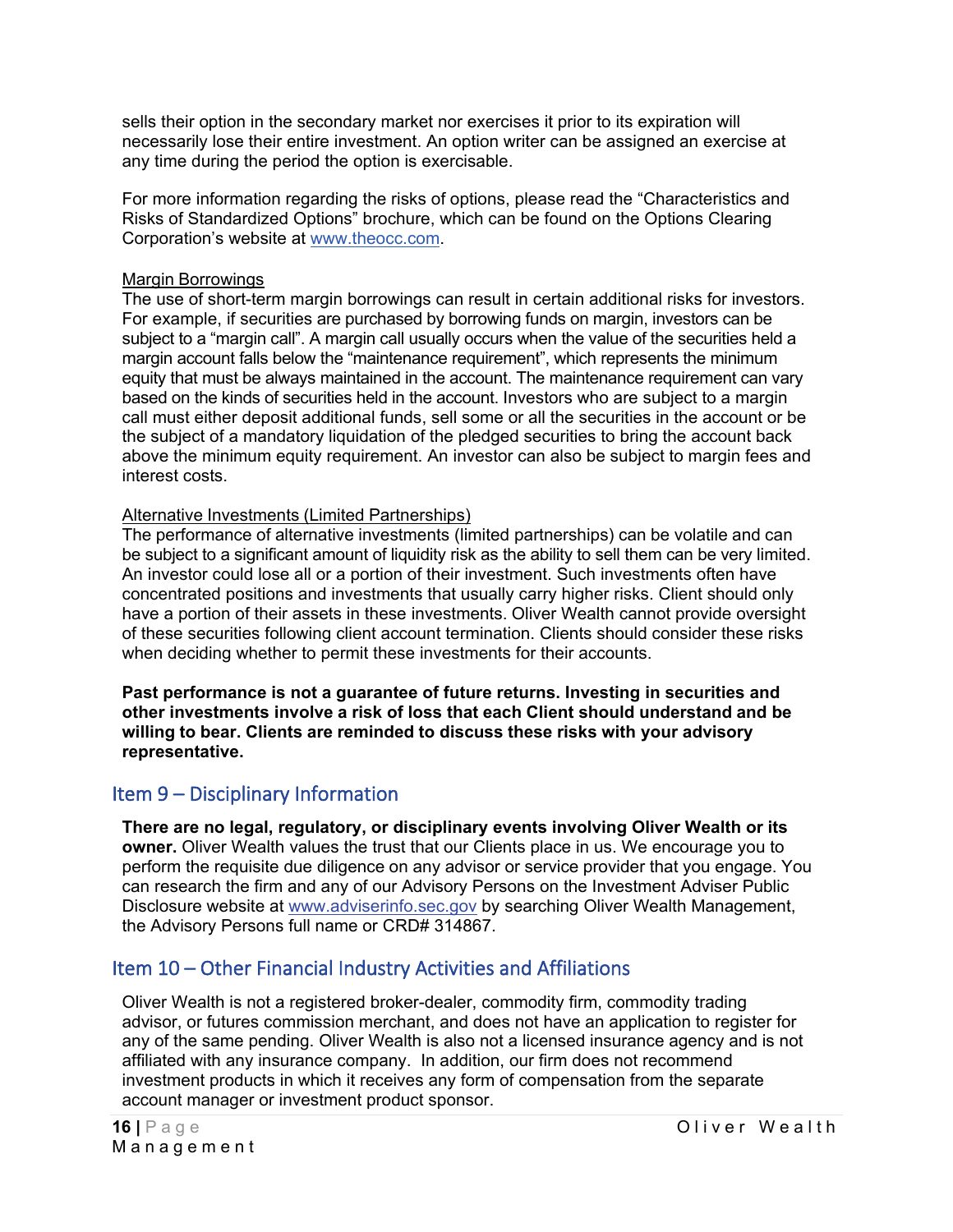Some of Oliver Wealth's advisory representatives are licensed insurance agents with various insurance companies. On occasion, these advisory representatives may recommend and help facilitate the purchase of various insurance products as a part of the implementation of a Client's financial plan. A Client can also request a review of any existing policies they maintain. The products utilized will typically include life and long-term care insurance.

These products are separate and distinct from the investment advisory services offered through Oliver Wealth, and the firm's advisory representative will receive a commission or fees due to the sale of insurance related products. As a result, a conflict of interest therefore exists as these commissionable sales creates an incentive to recommend products based on compensation earned rather than the need of the Client. In no event is any client obligated, contractually or otherwise, to use the services of any licensed insurance agent acting in such capacity or to purchase products or services through our firm or any of our advisory representatives. Your advisory representative will explain the specific costs associated with any recommended investment or insurance product with you. You have the option to purchase investment or insurance products through other brokers or insurance agents who are not associated with us.

Our advisory representative may also recommend other third-party asset management firms through a business relationship with Oliver Wealth. Oliver Wealth will ensure that any third-party advisor recommended by the firm is registered either with the Securities and Exchange Commission or the appropriate state agency. If you establish an investment advisory relationship with one of these firms, our IARs may share in the advisory fees you pay to these asset management firms. This arrangement creates a conflict of interest because we have an incentive to recommend an advisor based on the amount of compensation we receive instead of what is in your best interest.

The sole business of Oliver Wealth and its owner is to provide investment advisory services to its Clients. Neither Oliver Wealth nor its Advisory Persons are involved in other business endeavors. Oliver Wealth does not maintain any affiliations with other firms, other than contracted service providers to assist with the servicing of our Client's accounts.

# <span id="page-16-0"></span>Item 11 – Code of Ethics, Participation or Interest in Client Transactions and Personal Trading

# <span id="page-16-1"></span>A. Code of Ethics

Oliver Wealth has implemented a Code of Ethics (the "Code") that defines our fiduciary commitment to each Client. This Code applies to all persons associated with Oliver Wealth ("Supervised Persons"). The Code was developed to provide general ethical guidelines and specific instructions regarding our duties to each Client. Oliver Wealth and its Supervised Persons owe a duty of loyalty, fairness, and good faith towards each Client. It is the obligation of all Oliver Wealth's Supervised Persons to adhere not only to the specific provisions of the Code, but also to the general principles that guide the Code. The Code covers a range of topics that address employee ethics and conflicts of interest. To request a copy of the Code, please contact Oliver Wealth at (410) 343-7125.

# <span id="page-16-2"></span>B. Personal Trading with Material Interest

Oliver Wealth allows our Supervised Persons to purchase and sell the same securities that are recommended to and purchased on behalf of our Clients. Oliver Wealth does not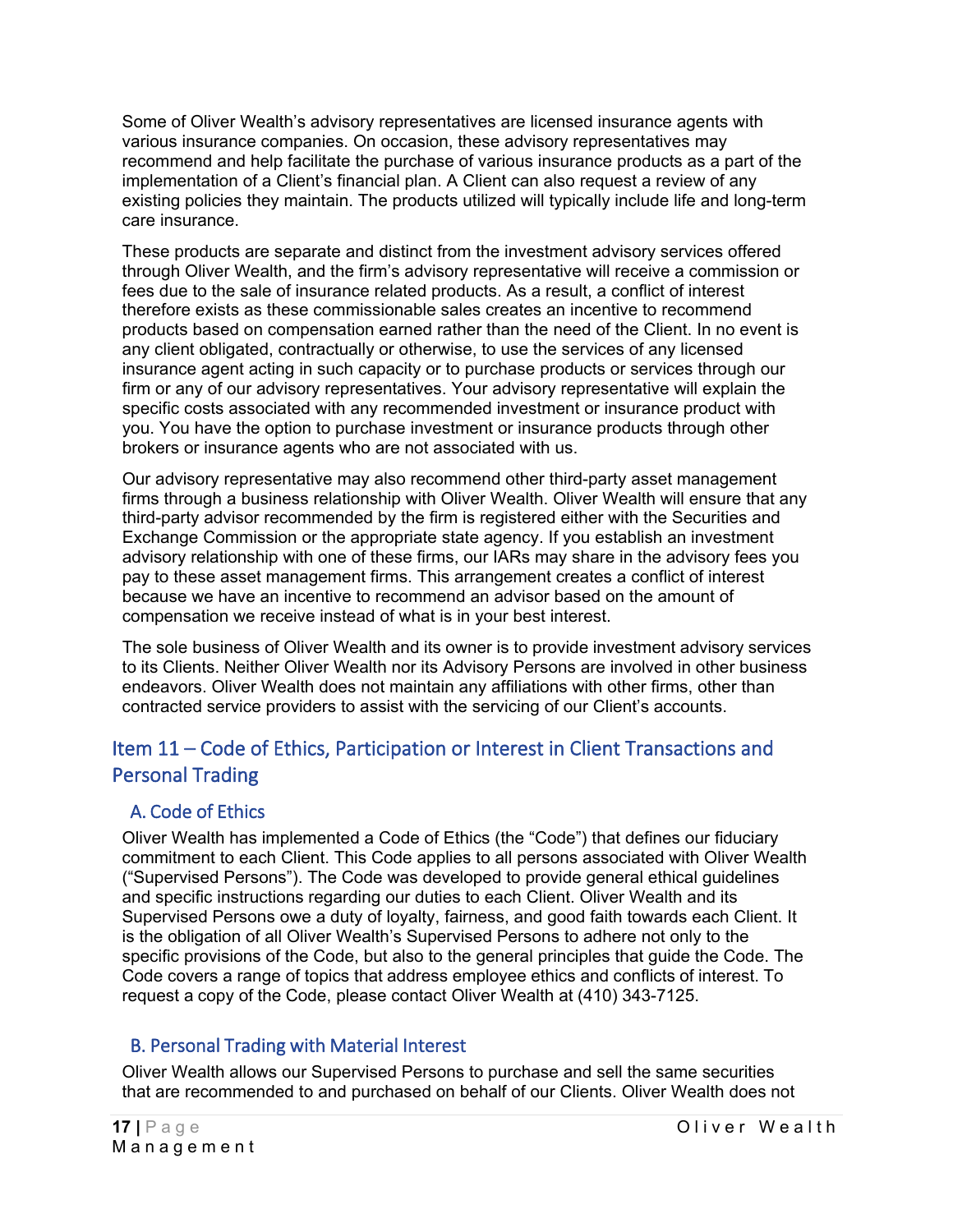act in a principal (i.e., purchase or sale of a security from our own inventory) capacity or conducts agency cross transactions (i.e., acting as a broker for both the client another party involved in the purchase and sale of a security) on behalf of any our advisory clients. In addition, we do not act as the general partner of any fund or advise any type of investment company. Oliver Wealth does not have a material interest in any of the securities traded in our Client's accounts.

# <span id="page-17-1"></span>C. Personal Trading in Same Securities as Clients

Oliver Wealth allows our Supervised Persons to purchase and sell the same securities that are recommended to and purchased on behalf of our Clients. Oliver Wealth does not act in a principal (i.e., purchase or sale of a security from our own inventory) capacity or conducts agency cross transactions (i.e., acting as a broker for both the client another party involved in the purchase and sale of a security) on behalf of any our advisory clients. In addition, we do not act as the general partner of any fund or advise any type of investment company. Oliver Wealth does not have a material interest in any of the securities traded in our Client's accounts.

Oliver Wealth allows Supervised Persons to purchase or sell the same securities that are recommended to and purchased on behalf of Clients. Owning the same securities that are recommended (purchase or sell) to Clients presents a conflict of interest that, as fiduciaries, must be disclosed to Clients and mitigated through related policies and procedures. Oliver Wealth has adopted the Code to address standards of business conduct, insider trading (material non-public information controls); gifts and entertainment; outside business activities, political contributions and personal securities reporting. When trading for personal accounts, Supervised Persons have a conflict of interest when trading in the same securities as our Clients. The fiduciary duty to act in the best interest of our Clients can be violated if personal trades are executed at more favorable terms than Client trades, or by trading based on material non-public information (i.e., insider information). Oliver Wealth tries to mitigate this risk by requiring all Associated Person to report all their personal securities trades to us. The CCO or Designee monitors our employee's personal securities trades, at least quarterly, to ensure compliance with Oliver Wealth's Code of Ethics. Additionally, we require pre-clearance for all transactions in Initial Public Offerings (IPOs) and limited offerings. A pre-clearance review considers, at a minimum, whether the opportunity should be reserved for clients and if the opportunity is being offered to the individual by virtue of their position with Oliver Wealth. We also have adopted written policies and procedures to help detect the misuse of material, non-public information.

# <span id="page-17-2"></span>D. Personal Trading at Same Time as Client

While Oliver Wealth allows Supervised Persons to purchase or sell the same securities that are recommended to and purchased on behalf of Clients, such trades are typically aggregated with Client orders or traded afterwards. **At no time will Oliver Wealth, or any Supervised Person of Oliver Wealth, transact in any security that is in conflict with the best interests of any Client.**

# <span id="page-17-3"></span><span id="page-17-0"></span>Item 12 – Brokerage Practices

# A. Recommendation of Custodian[s]

Oliver Wealth does not have discretionary authority to select the broker-dealer/custodian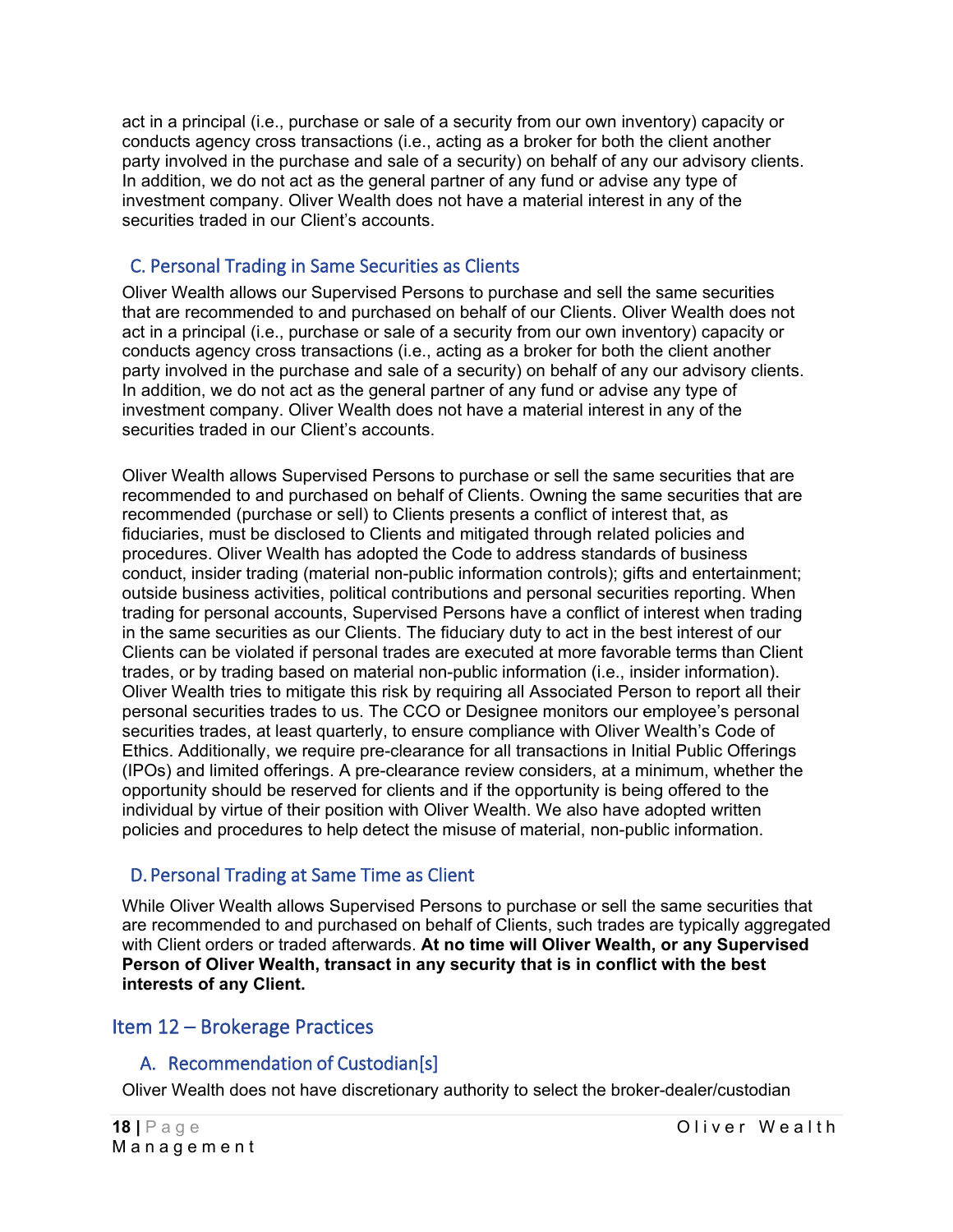for custody and execution services. The Client will engage the broker-dealer/custodian (herein the "Custodian") to safeguard Client assets and authorize Oliver Wealth to direct trades to the Custodian as agreed upon in the wealth management agreement. Further, Oliver Wealth does not have the discretionary authority to negotiate commissions on behalf of Clients on a trade-by-trade basis.

While Oliver Wealth does not exercise discretion over the selection of the Custodian, we usually will recommend a Custodian to Clients for custody and execution services. Clients are not obligated to use the Custodian recommended by us and will not incur any extra fees or costs associated with using a custodian not recommended by Oliver Wealth. However, we may be limited in the services we can provide if the Client chooses to use another Custodian. The Custodian recommended by Oliver Wealth is chosen based on certain criteria such as, but not limited to, reasonableness of commissions charged to the Client, services made available to the Client, financial responsibility, execution capabilities, responsiveness, and its reputation and integrity. Oliver Wealth will generally recommend that Clients establish their account[s] at either Raymond James Financial, Inc. ("Raymond James") or Charles Schwab & Co., Inc. ("Charles Schwab"), a FINRA-registered brokerdealer and member SIPC. If a Client's selects Raymond James or Charles Schwab they will serve as the Client's "qualified custodian". Oliver Wealth maintains an institutional relationship with Raymond James, whereby Oliver Wealth receives certain benefits from Raymond James. Please see *Item [14-Client Referrals and Other Compensation](#page-20-0)* below.

Following are additional details regarding Oliver Wealth's brokerage practices:

*1. Soft Dollars -* Soft dollar arrangements involve the receipt of certain benefits by an investment advisor from a broker-dealer or custodian through the payment of commission revenue that is generated by client trading activity routed to them*.* Oliver Wealth does not participate in soft dollar programs or arrangements sponsored or offered by any brokerdealer/custodian. However, OWM receives certain benefits and services from the Custodian due to our relationship with them. Please see *[Item14-Client Referrals and](#page-20-0)  [Other Compensation](#page-20-0)* below.

*2. Brokerage Referrals -* Oliver Wealth does not receive any form of compensation from any third party in connection with the recommendation of a Client or for establishing an account.

*3. Directed Brokerage -* All Clients are serviced on a "directed brokerage basis", where Oliver Wealth will manage the Client's account and place trades in the established account[s] at the Custodian designated by the Client. OWM will not engage in any principal transactions (i.e., purchase or sale of any security to or from a Client from our own account) or cross transactions with other Client accounts (i.e., matching a buy and a sale of the same security between two Client account[s]). Oliver Wealth will not be obligated to select competitive bids on securities transactions and will not have the ability to obtain the lowest available transaction costs. These costs are determined by the Custodian.

# <span id="page-18-0"></span>B. Aggregating and Allocating Trades

The primary objective in placing orders for the purchase and sale of securities for Client accounts is to obtain the most favorable net results considering such factors as 1) price, 2) fees and expenses, 3) size of the order, 4) difficulty of execution, 5) confidentiality and 6) skill required of the Custodian. Oliver Wealth will execute its transactions through the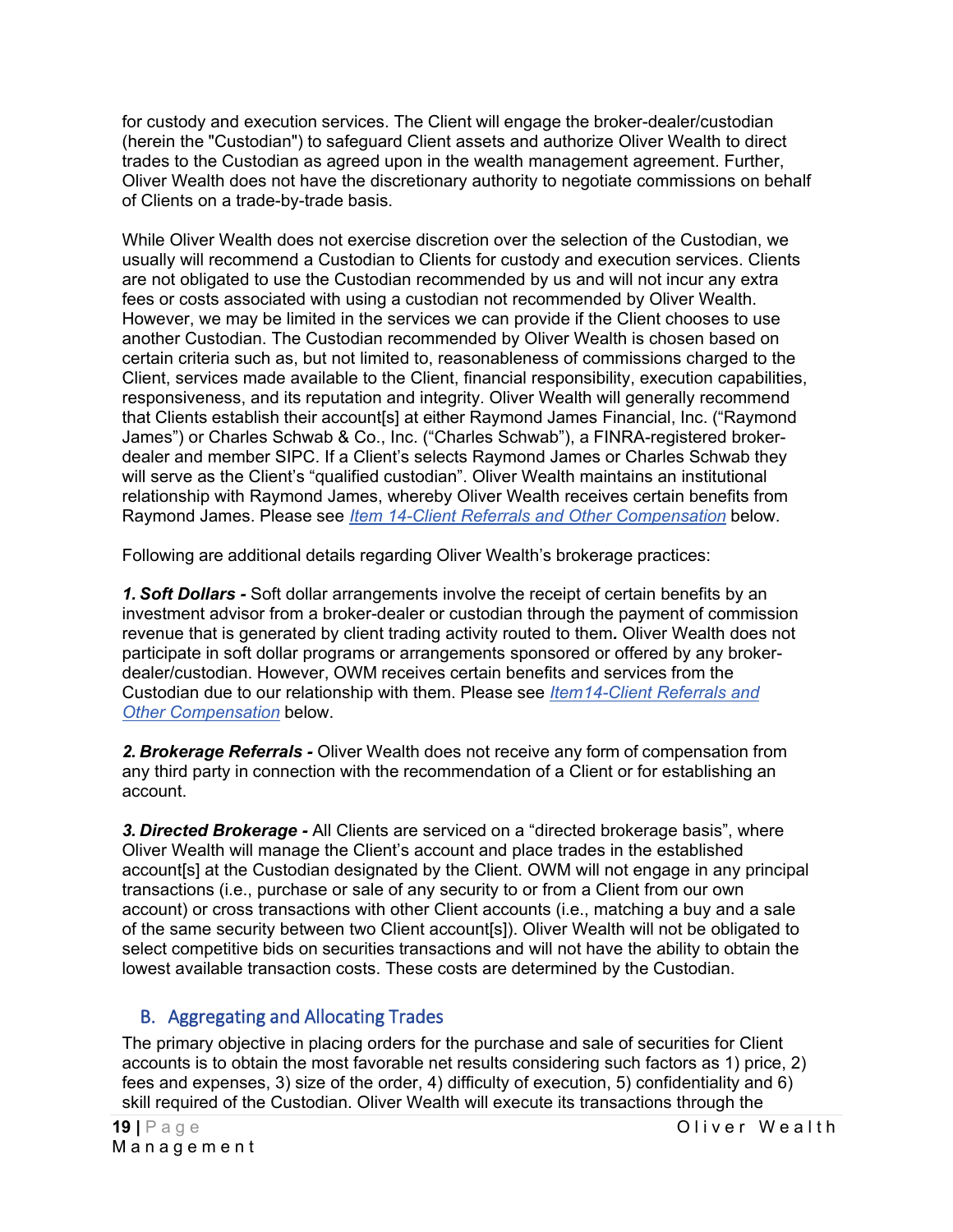Custodian as authorized by the Client. Oliver Wealth can aggregate orders into a block trade or multiple block trades when securities are purchased or sold through the Custodian for multiple (discretionary) accounts in the same trading day. If a block trade is partially filled, the order will be allocated on a pro rata basis which is consistent with the initial preallocation or size of the account. We will facilitate this process in a way that does not consistently advantage or disadvantage any Client account or group of Client accounts.

# <span id="page-19-0"></span>Item 13 – Review of Accounts

### <span id="page-19-1"></span>**A.** Frequency of Reviews

Reviews are performed at least annually but can be done more frequently at your request. Your advisory representative is responsible for reviewing and the continuous monitoring of your account[s]. Initially, we review the information related to your goals, investment objectives, risk tolerance and overall financial situation to help us recommend a particular advisory program or investment strategy suitable for you. We also review and update, at least annually, your current financial status, goals, and objectives to document continued suitability. More frequent reviews could be triggered by material changes in your life circumstances, changes or shifts in the economy and/or the financial markets, change in the management of mutual funds and market corrections. Your advisory representative is responsible for reviewing your account. Certain clients, dependent upon their choice of investment program will receive quarterly reports showing the investment performance in their account.

### <span id="page-19-2"></span>**B.** Causes for Reviews

As noted in 13.A above, a review of our Client's accounts will occur at least annually. Initially, we review the information related to your goals, investment objectives risk tolerance and overall financial situation to help us recommend a particular advisory program or investment strategy suitable for you. We also review and update, at least annually, your current financial status, goals and objectives to document continued suitability. More frequent reviews could be triggered by material changes in your life circumstances, large cash flows, changes or shifts in the economy and/or the financial markets, change in the management of mutual funds and market corrections. Your advisory representative is responsible for reviewing your account. Clients are encouraged to notify their advisory representative if changes occur in their financial situation that might require changes to their investment plan. Additional reviews could be triggered by material market, economic or political events.

### <span id="page-19-3"></span>**C.** Review Reports

The Client will receive brokerage statements no less than quarterly from the Custodian. These brokerage statements are sent directly from the Custodian to the Client. The Client can also establish electronic access to the Custodian's website so that the Client can view these reports along with their current balance and any associated account activity. Client brokerage statements will provide details about all positions, transactions and fees relating to the Client's account[s]. We may also provide Clients with periodic reports regarding their holdings, allocations, and performance.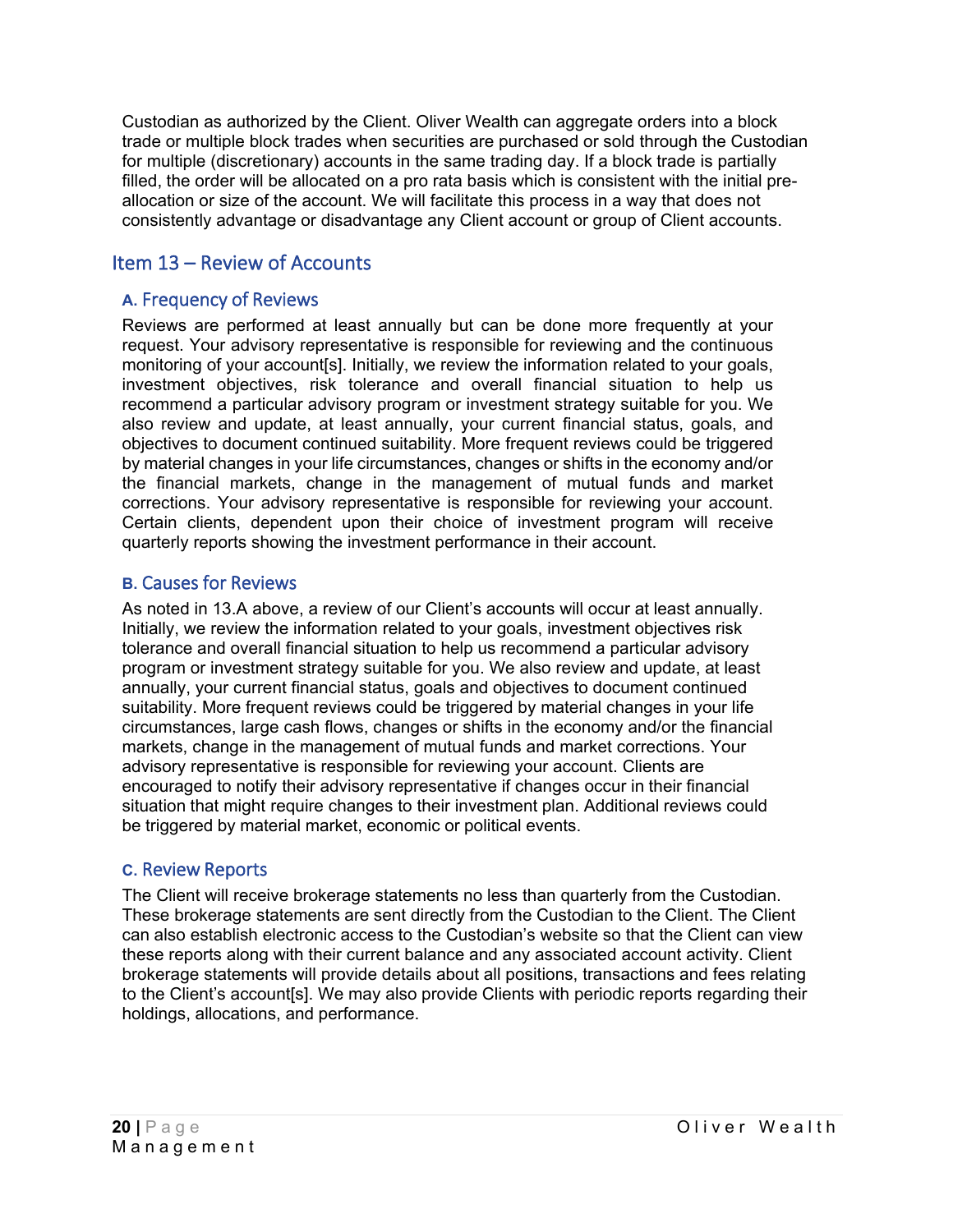# <span id="page-20-0"></span>Item 14 – Client Referrals and Other Compensation

# <span id="page-20-1"></span>**A.** Compensation Received by Oliver Wealth

Oliver Wealth is a fee-based advisory firm, that is compensated solely by advisory fees charged to our Clients and is not compensated through the use any particular investment product. Oliver Wealth does not receive commissions or other compensation from product sponsors, broker-dealers or any un-related third party. Oliver Wealth may refer Clients to various unaffiliated, non-advisory professionals (e.g., attorneys, accountants, estate planners) to provide certain financial services necessary to meet the goals of our Clients. Likewise, Oliver Wealth may receive non-compensated referrals of new Clients from various third parties.

Participation in Institutional Advisor Platform (Raymond James & Charles Schwab) Oliver Wealth has established an institutional relationship with both Raymond James and Charles Schwab to assist us in managing our Client account[s]. As previously noted in *[Item](#page-17-0)  12 – [Brokerage Practices](#page-17-0)*, Oliver Wealth does not receive any soft dollar benefits from any broker-dealer or custodian, but we do receive certain benefits and services through our relationship with Raymond James and Charles Schwab. For instance, both Raymond James and Charles Schwab provide us with access to their trading platform which is available only to advisors like Oliver Wealth. We also receive access to certain reporting tools, research, educational materials, and related support which helps us manage and grow our business. The benefits and services we receive may benefit us but may not benefit you directly. Also, some clients may benefit from the benefits and services we receive in greater proportion than other clients.

In fulfilling our fiduciary duty to our Clients, we endeavor at all times to put the interests of our Clients first. Clients should be aware, however, our relationship with both Raymond James and Charles Schwab creates a potential conflict of interest since the benefits and services we receive can influence our recommendation of this Custodian over other comparable custodians. For example, this conflict creates an incentive for us to recommend a particular firm as a custodian based on our relationship with them and the benefits we receive rather that what is in your best interest.

### <span id="page-20-2"></span>**B.** Client Referrals from Solicitors

Oliver Wealth engages independent solicitors to provide us with client referrals. Through these solicitation arrangements, we pay a cash referral fee to the Solicitor and/or their firm which is typically based on a percentage of the advisory fee we charge to manage the account of the client referred to us. The payment of referrals fees will not increase the amount of the fees paid by any client. However, clients should be aware that the receipt of this compensation can create an incentive for the solicitor to recommend us as your investment advisor over others for which no such compensation is received. Any such referral fee shall be paid solely from Oliver Wealth's investment management fee and shall not result in any additional charge to the client. If the client is introduced to Oliver Wealth by an unaffiliated solicitor, the solicitor at the time of the solicitation, must disclose the nature of the solicitor relationship and shall provide each prospective client with a copy of Oliver Wealth's written Disclosure Brochure (Form ADV Part 2A). Concurrently, the solicitor will also provide a copy of their own written disclosure statement which discloses the terms of the solicitation arrangement between Oliver Wealth and the solicitor, including the compensation they will receive from us.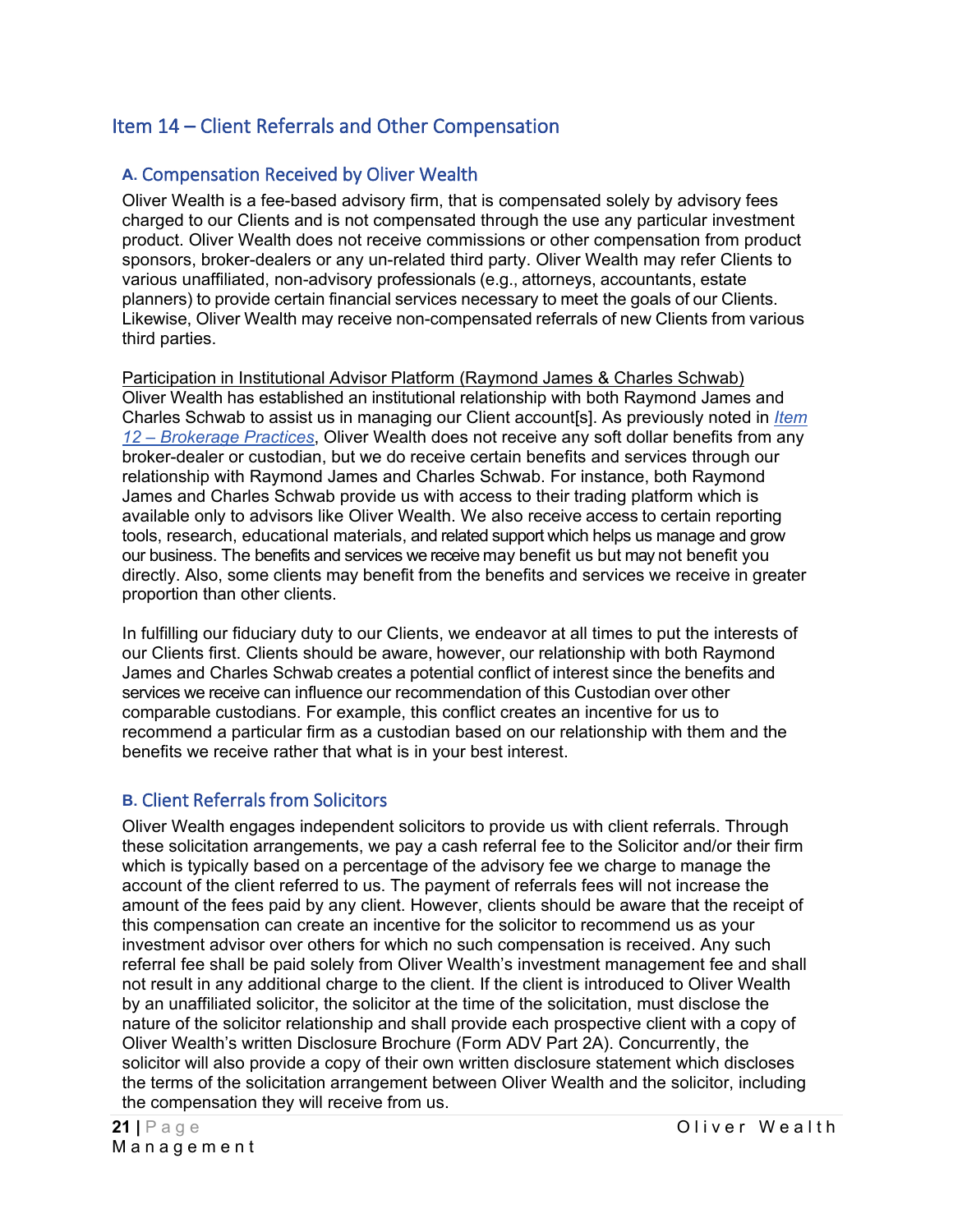We have relationship with a IndyFin, LLC (or "Indyfin") who is a third-party solicitor to receive client referrals. Indyfin is independent of and unaffiliated with Oliver Wealth and there is no employee relationship between Indyfin and Oliver Wealth. Indyfin does not supervise Oliver Wealth and has no responsibility for management of our client's portfolios or any other advice or services we offer. Oliver Wealth pays Indyfin an on-going fee for each successful client referral. This fee is usually a percentage of the advisory fee that the client pays to Oliver Wealth ("Solicitation Fee"). Oliver Wealth will not charge clients referred through Indyfin any fees or costs higher than its standard fee schedule offered to its clients.

# <span id="page-21-0"></span>Item 15 – Custody

Oliver Wealth does not accept or maintain custody of any of our Client accounts under any circumstances, except for our ability to directly deduct advisory fees from a Client's account. We do not accept any form of blanket authorization to withdraw funds and/or securities from a Client's account. All Clients must place their assets with a "qualified custodian" and/or grant us access to their held away accounts (i.e., 401k accounts, Profit Sharing Plan account) using a third-party platform through which we have a contractual relationship. Clients are required to engage their Custodian to retain their funds and securities and grant Oliver Wealth the ability to execute security transactions. Access to a Client's held away accounts using the third-party platform is granted through the execution of the wealth management agreement. The third-party platform allows us to avoid being considered to have custody of Client funds since we do not have direct access to Client log-in credentials to affect trades.

Clients should review statements provided by the Custodian and compare to any reports provided by Oliver Wealth to ensure accuracy, as the Custodian does not perform this review. For more information about custodians and brokerage practices, see *[Item 12 –](#page-17-0) [Brokerage Practices](#page-17-0)*.

If the Client gives us authority to move money from one account to another account, we may be deemed to have custody of those assets. To avoid additional regulatory requirements, the Custodian and Oliver Wealth have adopted safeguards to ensure that the money movements are handled in accordance with the SEC Rule 206(4)-2 (the "Custody Rule") and with the Client's instructions.

### <span id="page-21-1"></span>Item 16 – Investment Discretion

Oliver Wealth generally has discretion over the selection and amount of securities to be bought or sold in a Client's accounts without obtaining prior consent or approval from the Client. However, these purchases or sales may be subject to specified investment objectives, guidelines, or limitations previously set forth by the Client and agreed to by Oliver Wealth. Discretionary authority will only be authorized upon full disclosure to the Client. The granting of such authority will be evidenced by the Client's execution of a wealth management agreement containing all applicable limitations to such authority. All discretionary trades made by Oliver Wealth will be in accordance with each Client's investment objectives and goals. Oliver Wealth may consider accepting non-discretionary accounts on a case-by-case basis.